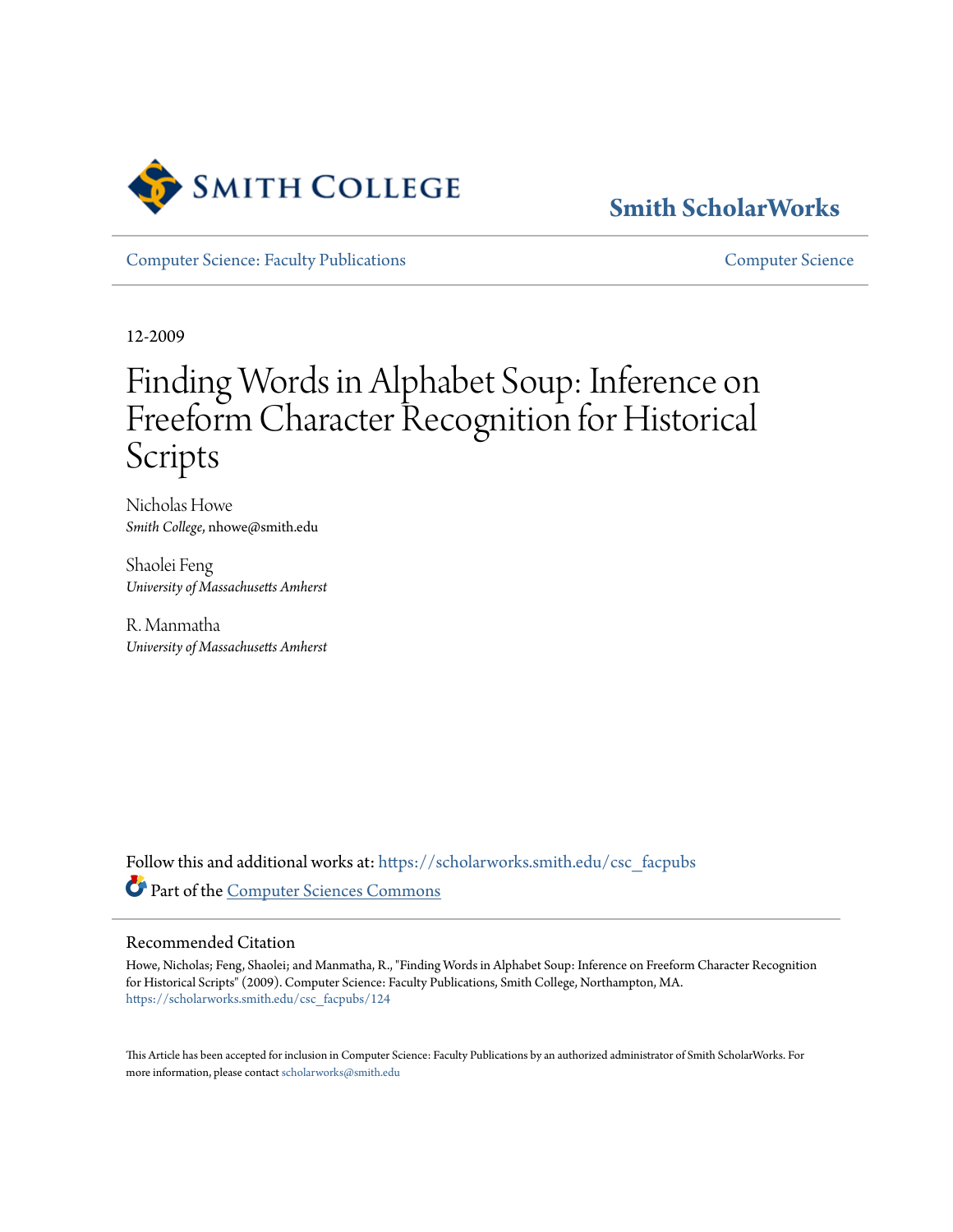# Finding Words in Alphabet Soup: Inference on Freeform Character Recognition for Historical Scripts

Nicholas R. Howe <sup>a</sup>

<sup>a</sup>Dept. of Computer Science, Smith College, Northampton, MA 01063

Shaolei Feng<sup>b</sup> R. Manmatha b

 $b$  Dept. of Computer Science, University of Massachusetts, Amherst, MA 01003

# Abstract

This paper develops word recognition methods for historical handwritten cursive and printed documents. It employs a powerful segmentation-free letter detection method based upon joint boosting with histogram-of-gradients features. Efficient inference on an ensemble of hidden Markov models can select the most probable sequence of candidate character detections to recognize complete words in ambiguous handwritten text, drawing on character *n*-gram and physical separation models. Experiments with two corpora of handwritten historic documents show that this approach recognizes known words more accurately than previous efforts, and can also recognize out-of-vocabulary words.

Key words: Character recognition, cursive text, historical text

Preprint submitted to Pattern Recognition 3 December 2008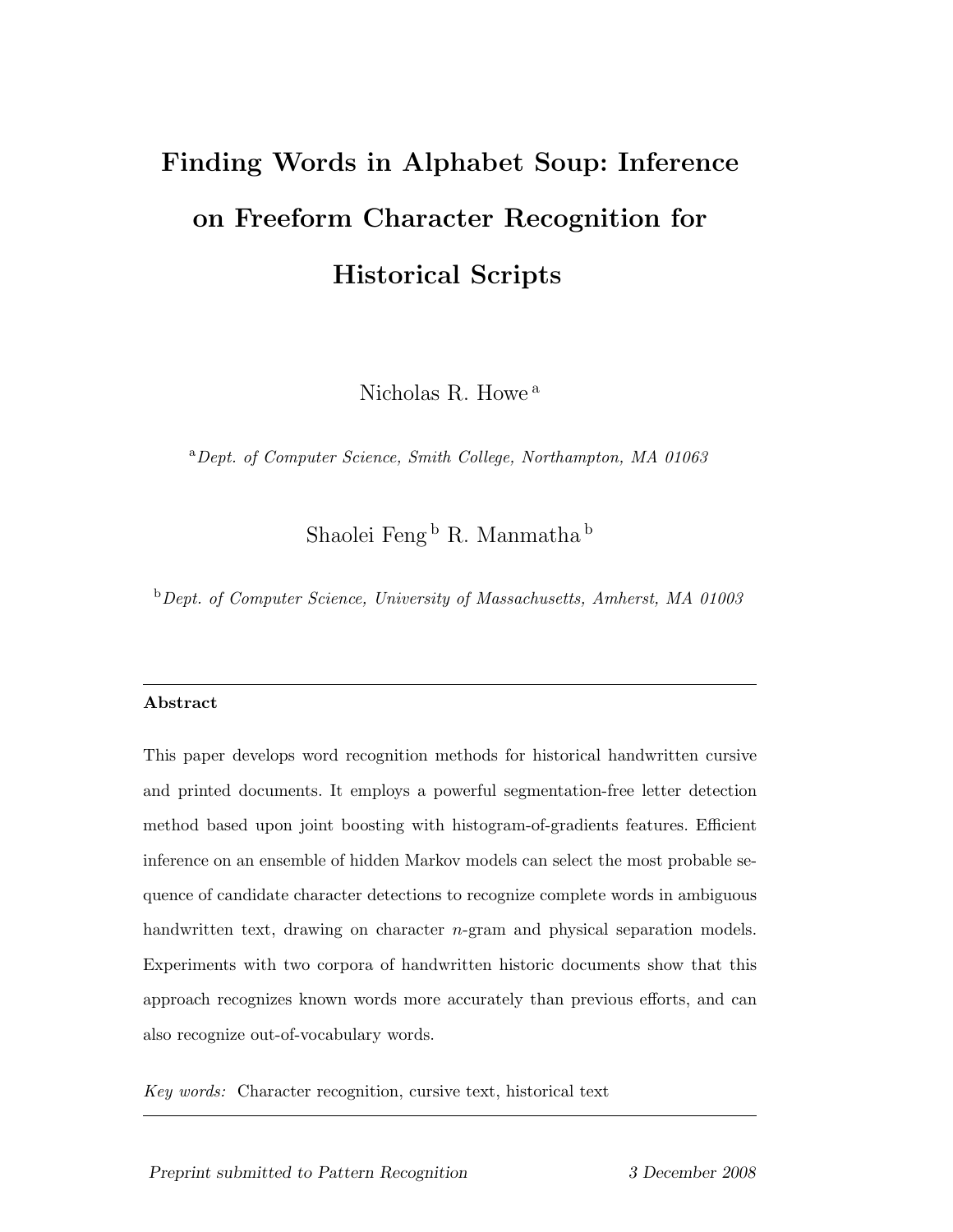# 1 Overview

Modern offline recognition methods transcribe most machine-printed text with ease, and also handle handwriting within restricted contexts such as postal addresses. But open-vocabulary cursive scripts remain a challenge, particularly for older documents in less than pristine condition. Handwritten documents with large vocabularies  $[1]$  and handwritten historical documents  $[2,3]$  are particularly challenging. Reliable recognition of texts from historical collections is often infeasible with current technology, and yet holds the potential to open new worlds to scholarship.

This paper introduces a handwriting recognizer with a flexible inference model that utilizes results from a character detector (rather than a segmented character recognizer). The character detector identifies putative characters and their locations along with associated confidence scores for each detection; this is the "alphabet soup". Usually there will be many more putative characters than real ones. The inference task thus is to identify the most probable sequence of correct detections. The choice must account for spacing and transition probabilities between letters, in combination with the level of confidence in each detection. In effect, selected detections are "strung together" to form a word in a manner that maximizes joint likelihood for all these considerations. (See Figure 2 below for an illustration.) For reasons detailed in Section 3 we use an ensemble of hidden Markov models (HMMs) for this purpose; simultaneous inference over the entire ensemble can be done using an efficient dynamic programming algorithm.

The character detector in this work is based on a classifier developed for object recognition and trained by a procedure called joint boosting [12]. Focusing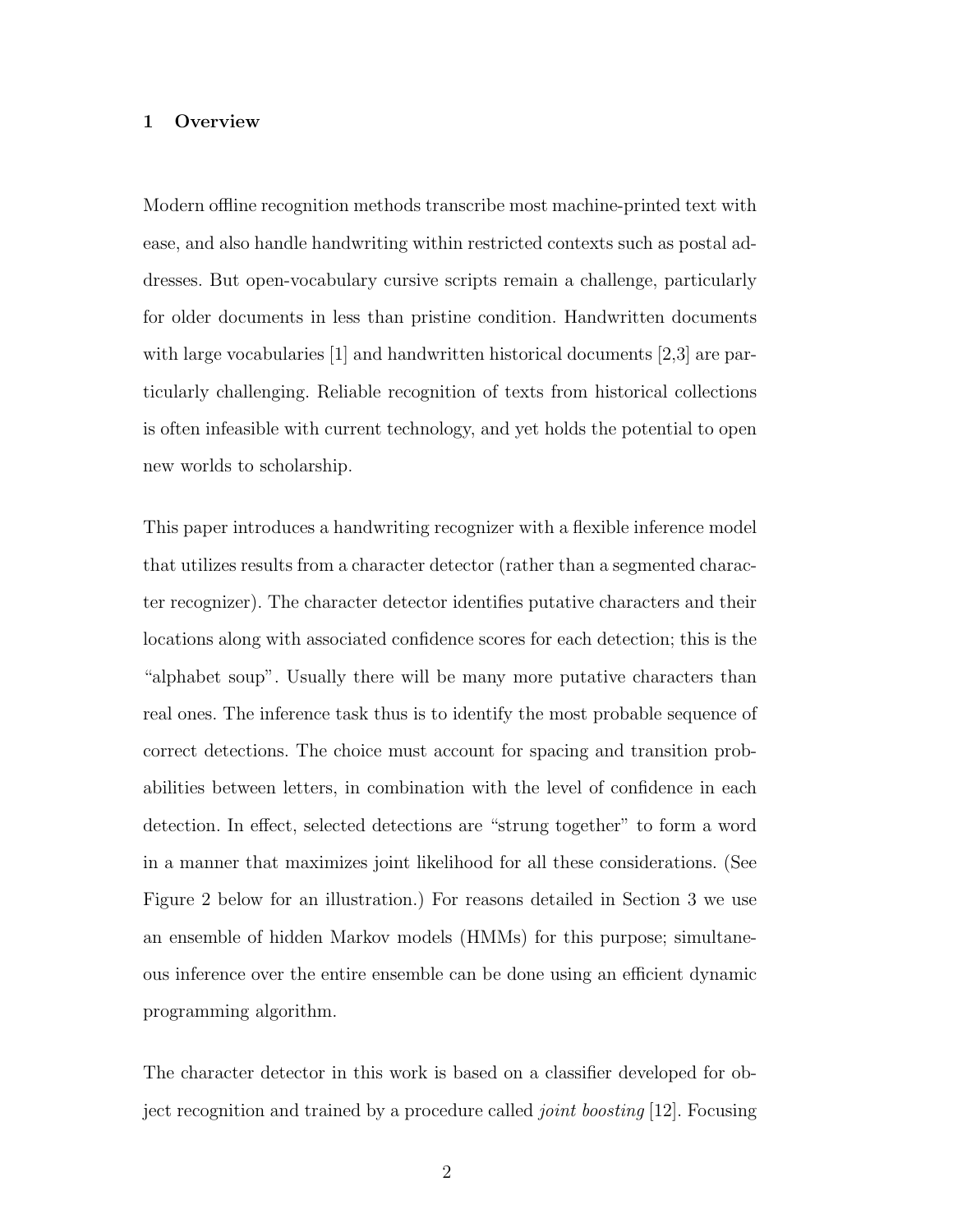on detection allows us to entertain many overlapping hypotheses for letters and positions, and more easily handles connected text. This differs from traditional segmentation schemes which usually allow for a single hypothesis at each position. Because the system builds words out of individual characters, it can recognize novel words not seen in the training documents. Note that our approach decouples the character detector from the inference stage – one can easily replace the character detector with a different one that works better for a given purpose.

Comprehensive surveys document a wide range of methods employed for handwriting recognition, but only a minority handle unrestricted cursive text [4,5]. Prior work on cursive historic documents has favored a holistic word recognition approach [6,7,3,8], which creates an unreasonable burden in providing comprehensive training data. To address this, several works have attempted to build words out of smaller units [9–11]. However, each of these earlier works uses an inference model that limits the choices for character detection and representation.

In the next section we discuss the related work in more detail. We follow this up with a section which describes how the preprocessing and character detection are done. Section 3 describes the hidden Markov models and the inference schemes used. The next section describes the experiments performed on two different datasets while the last section concludes the article.

## 1.1 Related Work

Offline handwriting recognition has worked well in small-vocabulary and highly constrained domains like bank check recognition and postal address recogni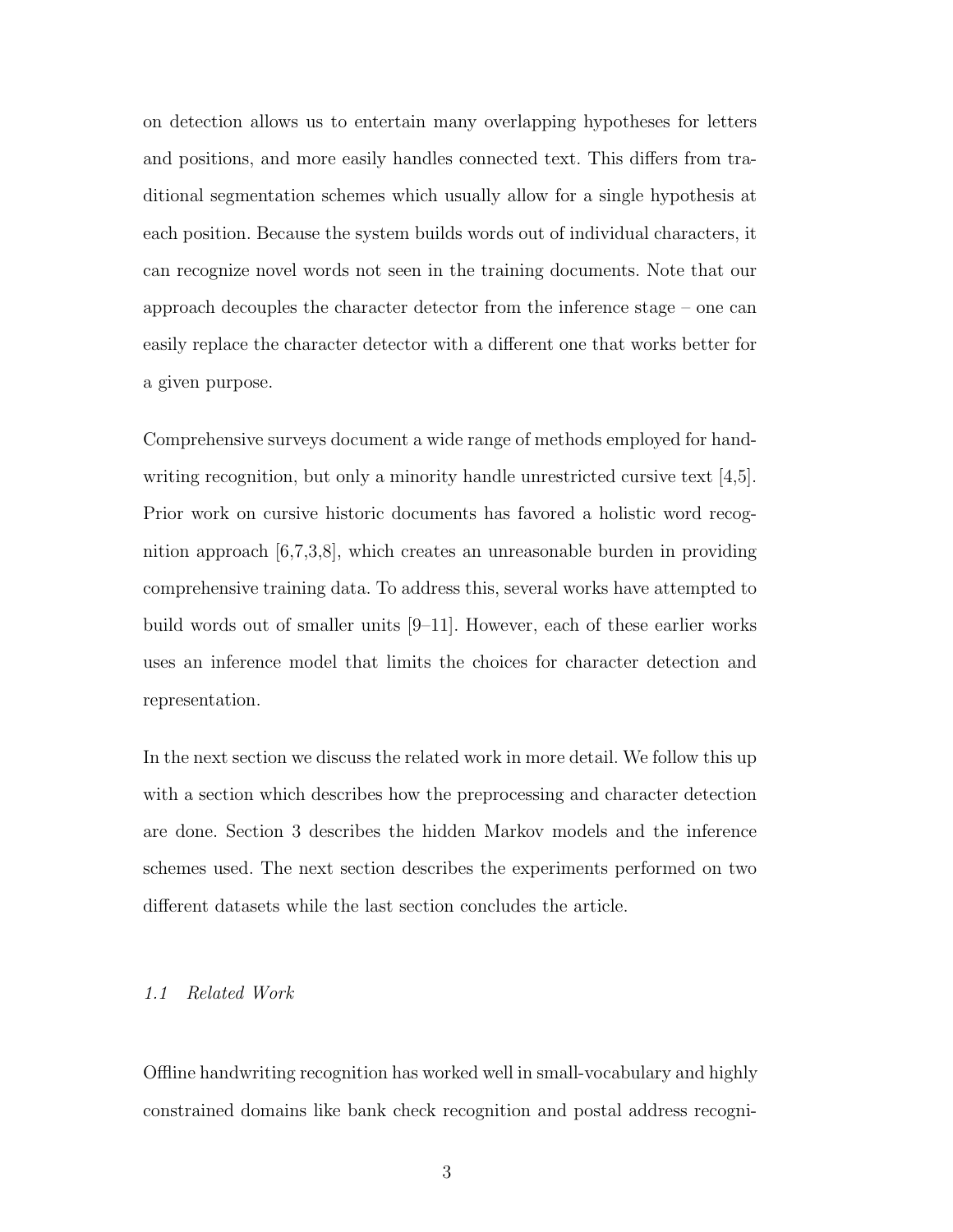tion. In recent years researchers have investigated large vocabulary handwritten documents using HMM's [13,1]. Marti and Bunke [13] proposed to use an HMM for handwritten material recognition. Each character is represented using an HMM with 14 states. Words and lines are modelled as a concatenation of these Markov models. A statistical language model was used to compute word bigrams and this improved the performance by 10%. Vinciarelli et al. [1] used a similar model. Both papers test their results using the IAM data set, a large-vocabulary collection of modern multiple-writer handwriting created expressly for research in handwriting recognition.

Handwritten historical manuscripts present different challenges since they were not created with machine recognition in mind, their vocabulary may be large, and the documents themselves are often noisy. Even the papers of single historical figures like George Washington consist of multi-authored multi-writer collections; George Washington had almost 30 secretaries over the years who helped him draft and write the letters [14]. Rath et al [8] focus on recognizing historical handwritten manuscripts using simple HMMs with one state for each word. By adding word bigrams from similar historical corpora they show that the word recognition rate on a set of pages of George Washington's documents approached 60%. The GW experiments here are done on the same corpus. Adamek et al. [7] use novel features with nearest neighbors to obtain good performance on this dataset. Rath & Manmatha use word spotting to index the George Washington manuscripts [15]. Feng and Manmatha [16] compare a number of different kinds of models including conditional random fields and HMM's and show that smoothing is important for good performance. Edwards et al. [9] use gHMM's to recognize Latin manuscripts. Rath et al. [2] use relevance models to create a search engine for historical documents while Howe et al. [3] use boosted decision trees to recognize handwritten documents.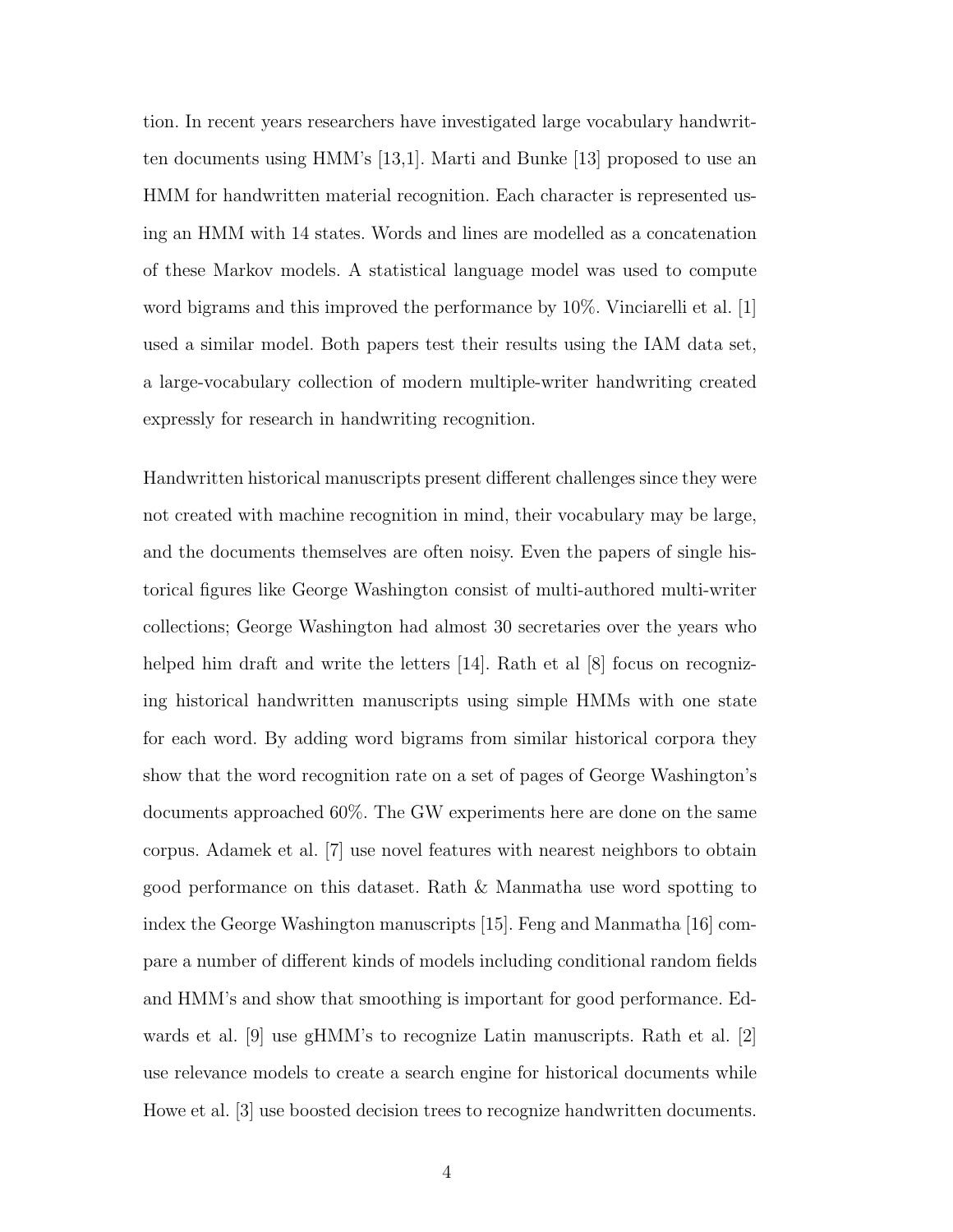The approach to word recognition herein resembles recent work on breaking visual CAPTCHAs [17]. Like the present work, Mori & Malik detect potential letters and search for a likely combination, but their assembly algorithm differs from the inference used here. To date no results have appeared in the literature for general text recognition under their method and it is unclear whether such an application is feasible. Other segmentation-free approaches have also appeared recently [18,19].

While HMM models have a strong history in both print and handwritten character recognition [20], the ensemble of HMM's proposed here is new; it bears some relation to a model for aligning printed word characters to ground truth as proposed in [21].

# 2 Preprocessing and Character Detection

Historic documents vary widely in quality. Although the documents tested in Section 4 have suffered some degradation, they are in reasonable condition and show manageable amounts of staining and bleed-through. No scaling or deslanting are necessary in the experiments described here. Although the GW data set includes slanted text, the amount of slant remains fairly consistent and the recognition algorithm simply learns to detect characters with the slant. On the other hand, inconsistent ink fading can cause trouble and thus the documents are binarized [22]. Space constraints preclude describing details of the binarization method employed, as it is not central to the success of the word recognition at the focus of this paper.

The character detector in this work is simply a classifier that accepts a featural description of the environment of any point in the document, and determines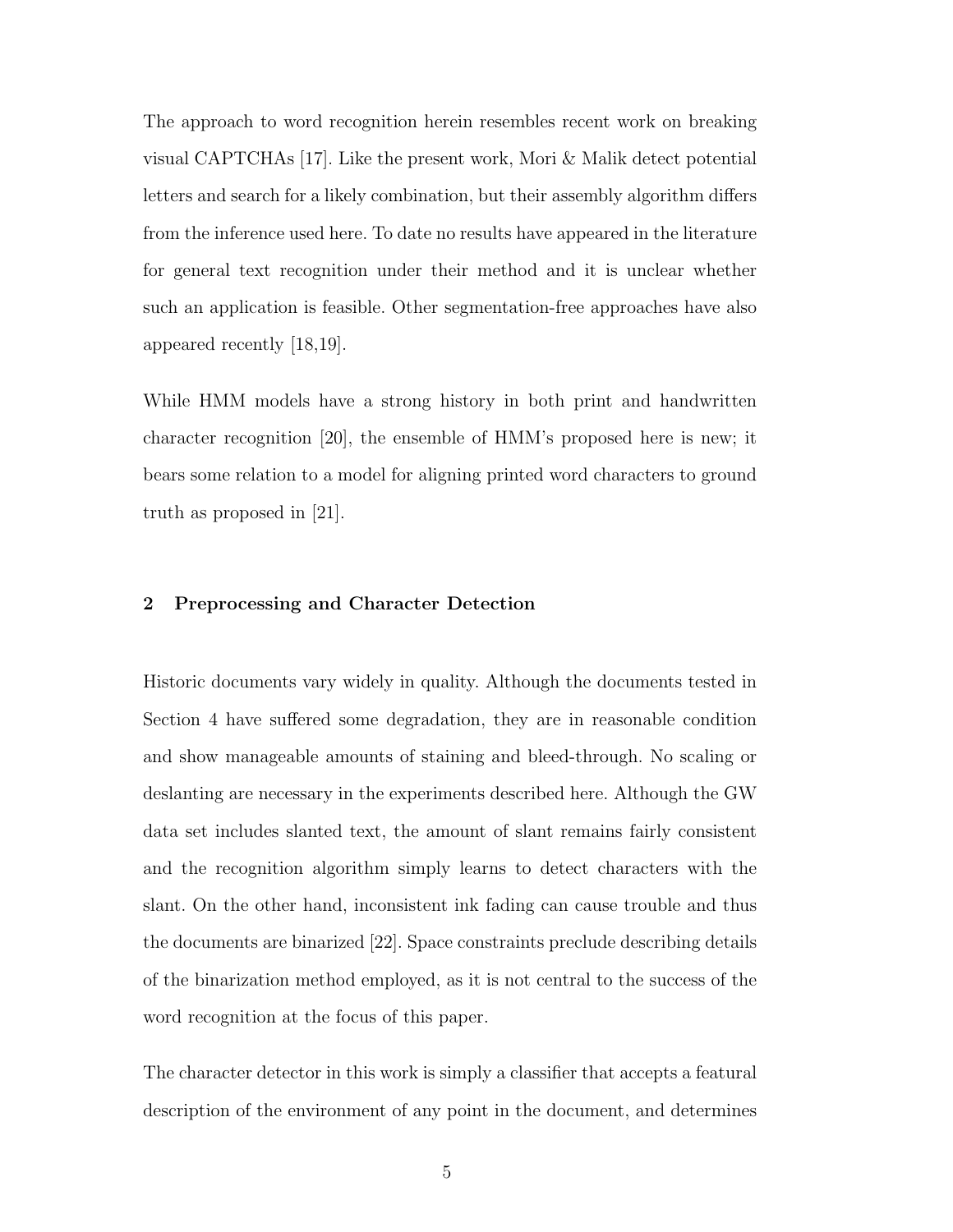whether the point qualifies for membership in any of the character classes it has been trained to recognize. More specifically, the joint boosting classifier used here computes a set of scores to indicate its confidence that the point belongs to each and every target class; these scores will be used during inference as proxies for the log generative probabilities. (Normally positive scores indicate character class membership and negative scores indicate non-membership, but in practice the threshold will be set lower to include near-misses.) The remainder of this section describes the creation of the detector/classifier training set, the features used to characterize a point of interest, the boosting process, and further details of the detector/classifier application.

# 2.1 Character Model Training

Training requires multiple examples of each character class, taken from a training document similar to the one to be recognized. The baseline experiment (designated T32 below) uses hand-identified samples of each target character, extracted using an interactive tool to draw polygons around select portions of the training images. This character training set contains around sixteen examples of each character class, or fewer for cases where the training data did not contain enough examples of a character.<sup>1</sup> The samples of each character class are aligned by subjecting them to an entropy-minimizing warping transformation called congealing [23], then mapping the center point of the transformed images back to the original. This provides a consistent detection point for all training samples.

Sixteen examples per class is insufficient for optimal classification. To provide

<sup>&</sup>lt;sup>1</sup> In fact 32 samples of each character were identified where available, but these are split between two folds in the experiments.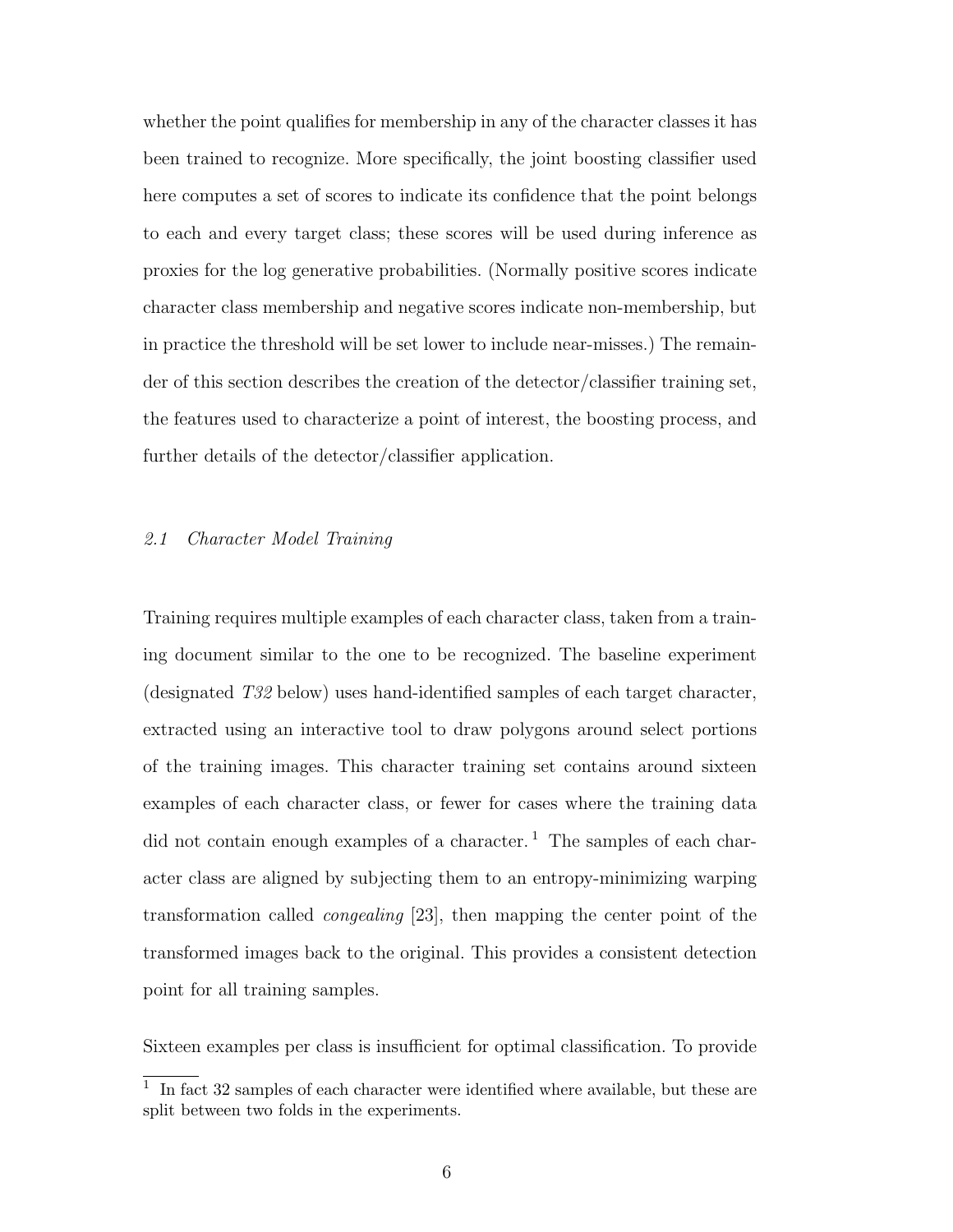additional training data to the classifier without excessive human effort, a second, extended training set utilizes automatic techniques to supplement the original hand-segmented samples with additional examples located automatically. The resulting set contains up to 128 examples of each character where available, selected from the training corpus, and is designated T128 in the experimental results. The automatic training set expansion relies on the original T32 training samples and a transcript of the training data from which the additional samples are to be extracted. Section 3.5 below describes the method for automatically locating the additional samples. Because they have not been hand-segmented, the extra characters cannot be aligned using the same method as the originals. However, analysis of the results suggests that the lack of precise alignment actually improves the generality of the T128 detector/classifier.

# 2.2 Feature Sets

The features used for detection play a major role in determining its success. They must be simple enough to be consistent across diverse examples of each character, yet discriminative enough to distinguish between two characters with similar appearance. The histogram of gradients (HoG) used here consists of features that measure the fraction of image gradients within a given area that are aligned in a given range of directions [24]. Because the images have been binarized, gradients naturally group into eight directions plus areas of zero gradient. Nine binary maps therefore represent the spatial distribution of the various gradient orientations, and the original binary image forms a tenth distribution. Each of these maps is then summed across spatial histogram bins at varying resolutions to yield a final set of 2830 HoG features. More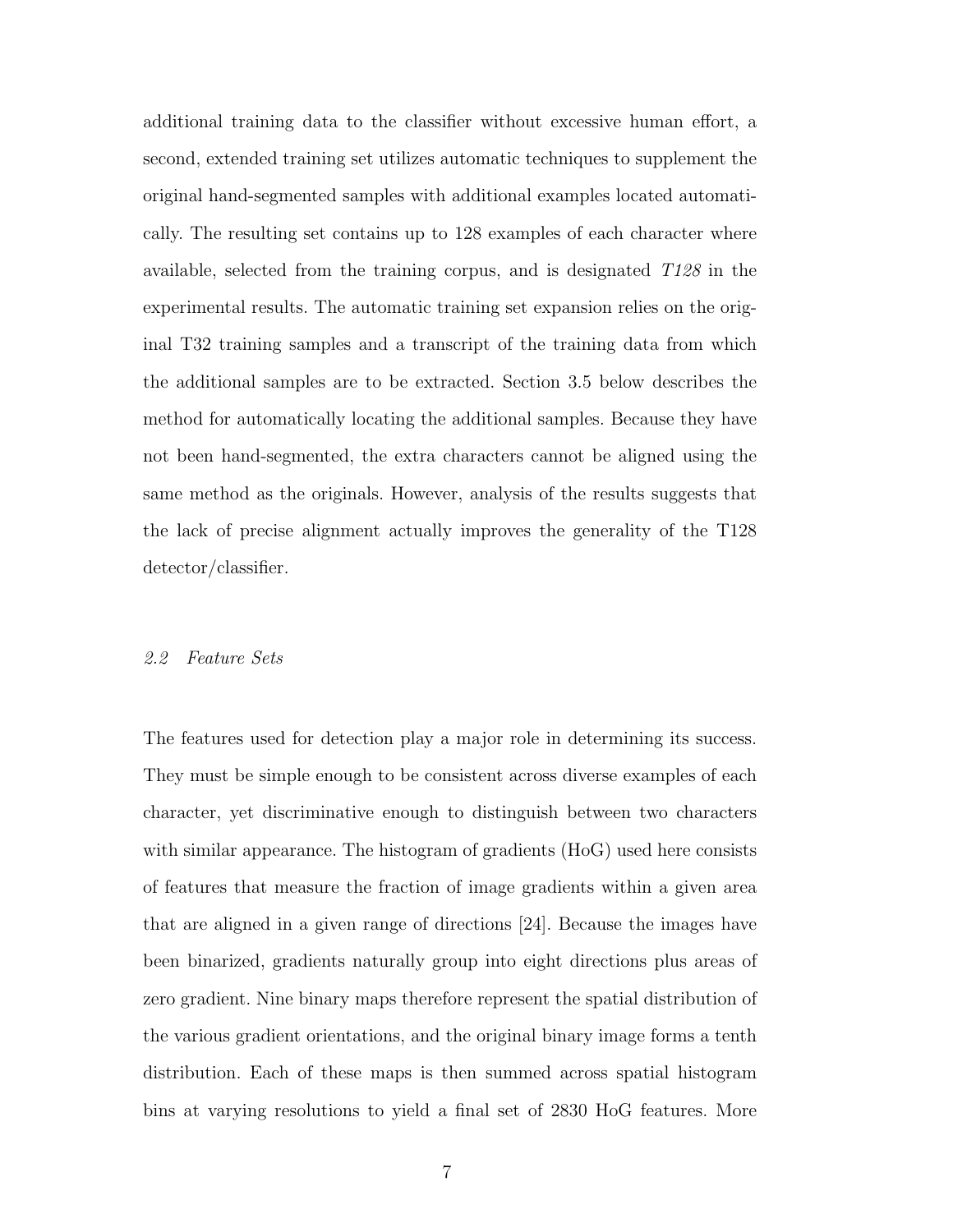

Fig. 1. A portion of a word, showing the spatial extent of the histogram of gradient features. Bins at three different resolutions are used.

specifically, the histogram bins used comprise a  $15 \times 15$  array of bins each four pixels across, a  $7 \times 7$  array of bins each eight pixels across, and a  $3 \times 3$  array of bins each sixteen pixels across, as shown in Figure 1. At each resolution the bin arrays center on the detection point.

# 2.3 Boosting Implementation

Boosting classifiers learn an additive function that maps feature sets to class indicator scores, which should be either positive or negative depending on the correct class label of each sample. The implementation of joint boosting closely follows that of Torralba, et. al. [12] and is therefore not detailed here. Training proceeds in rounds, selecting one optimal feature for addition to the classifier at each round, modifying the indicator scores for each class according to the value of the selected feature. Our implementation differs in only one significant respect: Torralba et. al. assess each possible feature f and threshold  $\theta$  by summing a binary threshold function  $\delta(v_i^f > \theta)$  over each training instance *i*. Because noise can modify a HoG feature that is close to a decision threshold, features that discriminate classes by a wide margin are preferable to ones that discriminate them by a narrow margin. To bias the classifier towards more reliable features, we replace the binary threshold with the continuous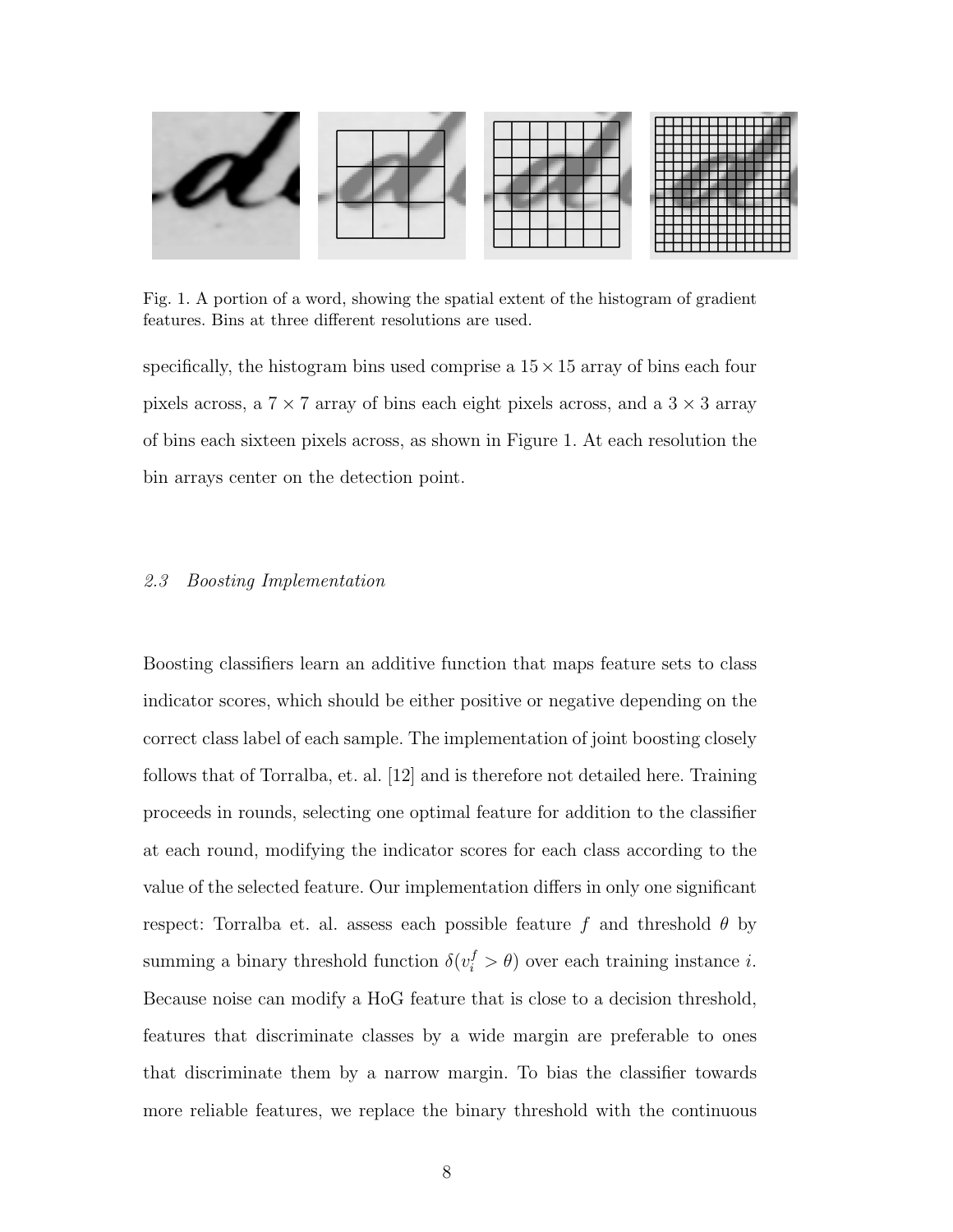sigmoid-like function shown below.

$$
\tilde{\delta}(v_i^f, \theta) = \frac{1}{2} \left( \text{erf}\left(\frac{v_i^f - \theta}{\sigma}\right) + 1 \right) \tag{1}
$$

Here the free parameter  $\sigma$  controls the width of the border margin. Values falling within the margin are considered insufficiently discriminative. (In the experiments,  $\sigma$  is set to 5.) The change modifies the feature selection at each boosting step, giving preference to features offering wide discrimination margins. The technique resembles the method of Vedaldi et. al. [25] in applying additional constraints during training in order to improve later accuracy. It improves upon the simpler feature knock-out approach of Wolf and Martin[26] since it does not require extra training.

Training on the joint boosting algorithm proceeds for 1500 rounds on the T32 experiments and 2000 rounds on the T128 experiments. This is easily sufficient for perfect performance on the training set, yet empirically it appears short enough to avoid overfitting. Although the training takes many CPU hours, the resulting classifier runs fairly quickly: computing the detection score amounts to a weighted sum of either 1500 or 2000 feature values. The features themselves are essentially just pixels in multiresolution histogram images derived from the original word or document image, as outlined above in Section 2.2.

#### 2.4 Character Detection

The boosting algorithm generates a detector/classifier that can evaluate each point in an image and produce a set of detection scores  $B_c(x, y)$ , where positive values indicate the presence of character class c. In practice, due to ambiguities in the written characters and imperfections in the detector, not all target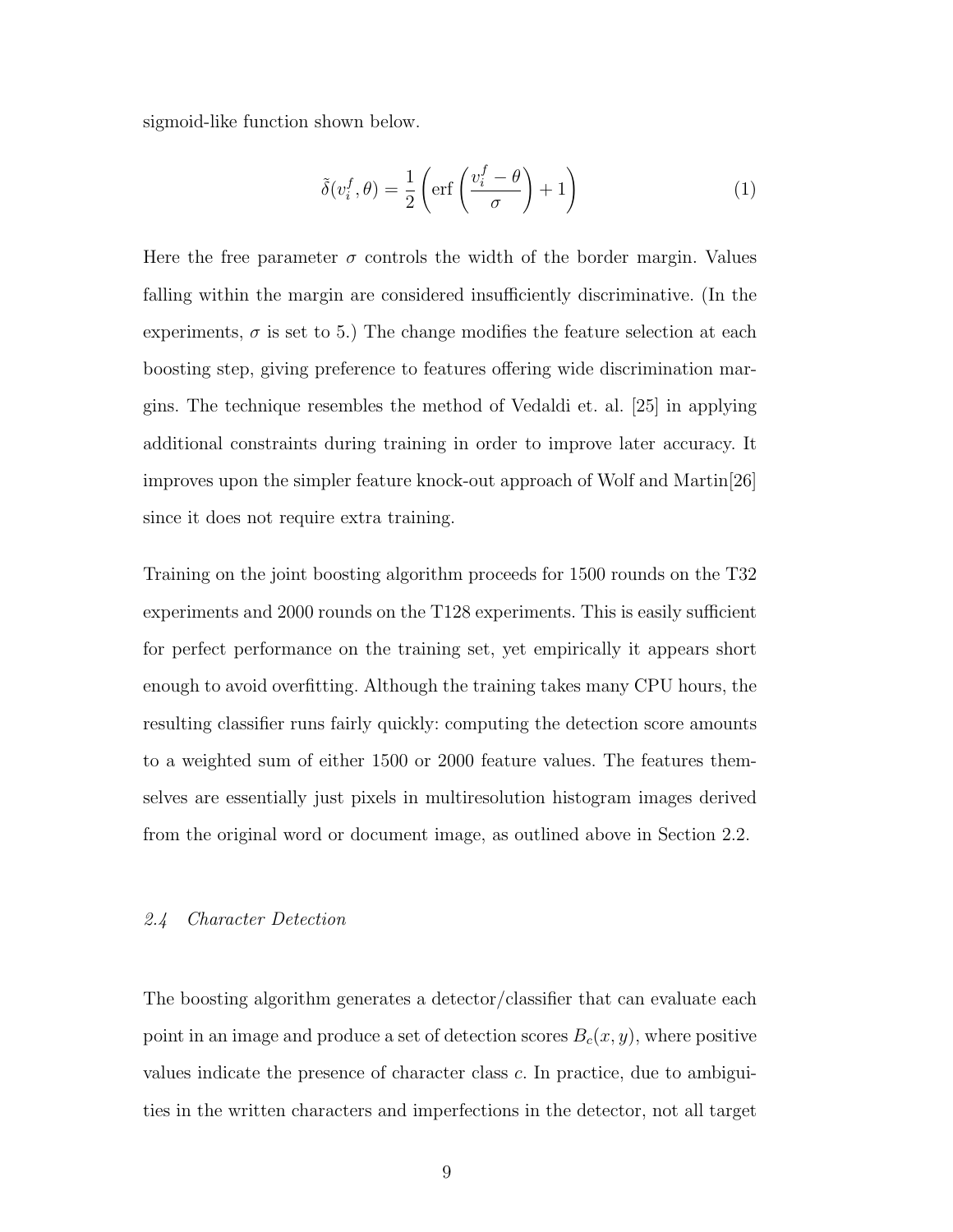characters will register positive scores. Thus the detection threshold is set somewhat lower (-5 in the experiments) to avoid the problem of false negatives. Naturally this raises the rate of false positives, but these can usually be dealt with in the inference stage because the words they can form tend to be improbable in most cases. Points in the immediate vicinity of a strong detection may also exhibit scores over the detection threshold, but should not be recognized as independent detections. Thus only locally maximal scores are considered as potential detections.

If necessary, the character detector can search all points of an entire document. However, previous work on the GW test set used in the experiments assumes accurate word segmentation and baseline detection [3,8]. Under these conditions detection should be necessary only at the series of points situated along the midline of each word image. In practice subtle inconsistencies in baseline location can cause detection errors with this approach by causing the detector to look too high or too low. Experiments performed with midline-only search are designated narrow in Section 4 below. Additional experiments designated broad apply the detector over a vertical range up to two pixels above and below the nominal midline, taking the maximal score over this range to account for possible flaws in the midline location.

# 3 Hidden Markov Models for Word Recognition

This section describes an HMM to recognize a sequence of characters of fixed length given the character detection results. Since the actual length of any target word is unknown, as described below a set or ensemble of such HMMs will be used, one for each possible word length. Because the reader may not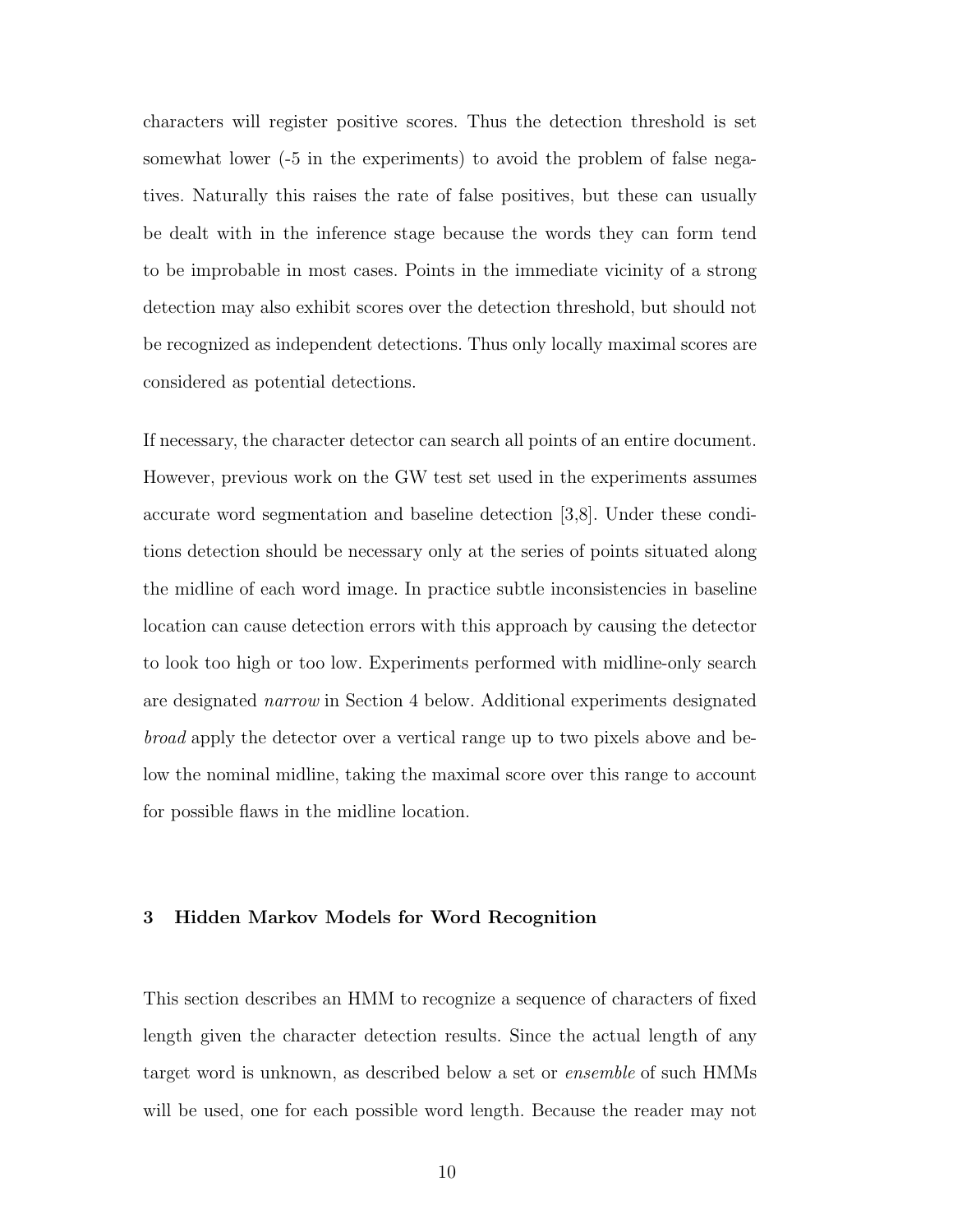find it obvious why a single traditional HMM will not suffice, a brief discussion of the ensemble's motivation follows.

HMMs offer a principled way to find a sequence with maximum posterior probability. However, standard HMM formulations whose states correspond to fixed or regular spatial positions have difficulty accounting for varying character separations without introducing a very large state space. The technique described here avoids this issue by using model states corresponding to word characters, which generate observations (i.e., detections) at positions that may vary according to a spatial probability distribution. HMM solutions with unusual spatial layout thus will have low probability, even if they appear likely with respect to character sequence and appearance. Using an ensemble of HMMs imposes little additional cost, since dynamic programming efficiently evaluates the maximum probability solution to all HMM models in the ensemble.

# 3.1 HMM Framework

The HMMs used herein explicitly combine information about character transition, character visual appearance, and horizontal spacing of characters. The HMM for word length  $m$  has  $m$  states (plus implicit states for start and end of word). Each regular state generates a corresponding detection, and thus the character detector output constrains and informs the hidden state probabilities. Furthermore, the detections for any HMM sequence are constrained to appear in order from left to right. Transitions between states correspond to character transitions, with estimated probability based on spacing and character sequence statistics derived from a transcribed training corpus. For each length of HMM, the Viterbi algorithm determines an optimal sequence with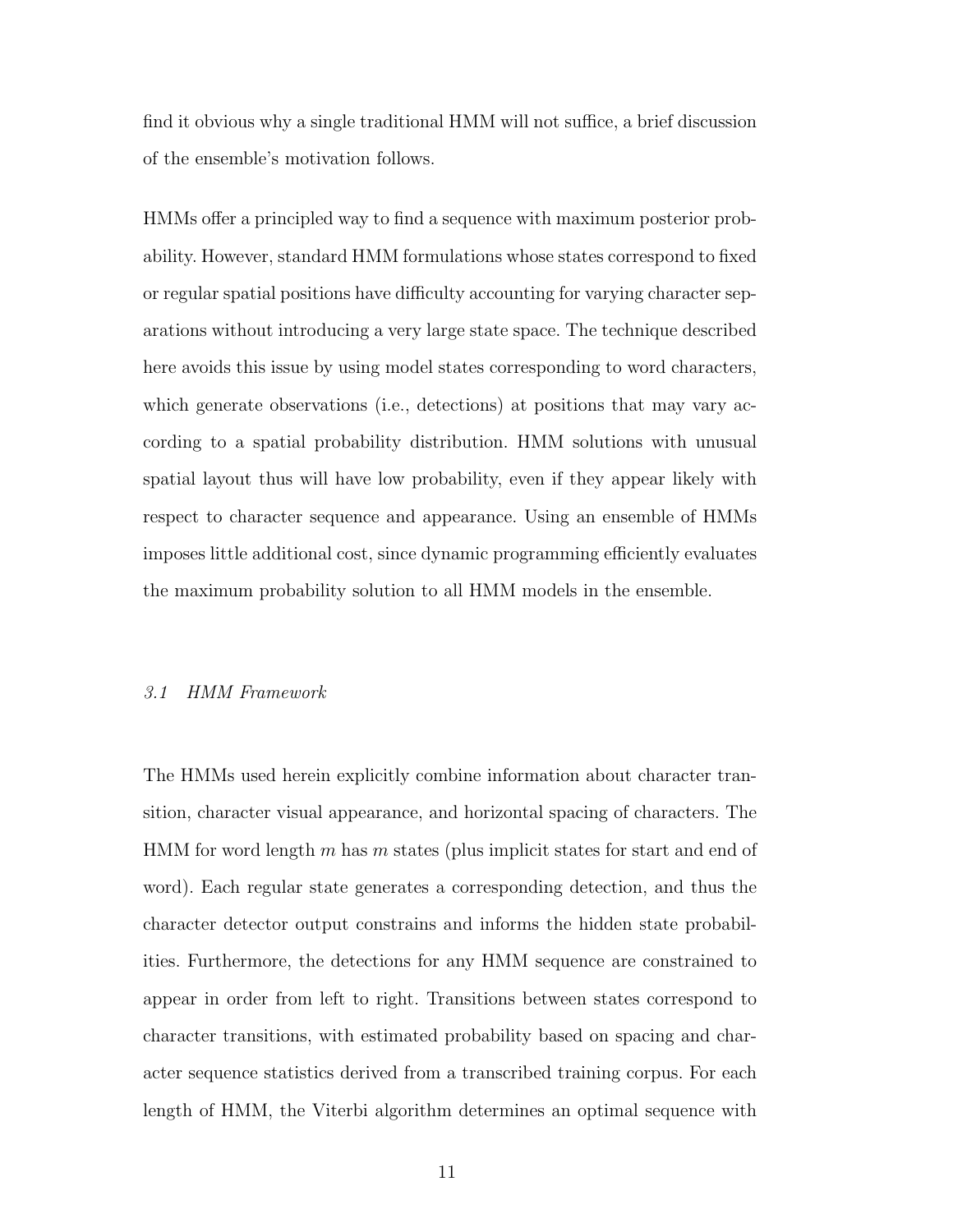maximum posterior probability, and thus the ensemble of HMMs produces one optimal sequence for each length. The globally optimal sequence with correct length is found by dividing the probability of each sequence by its length  $m$ and selecting the largest.

To be more specific, let  $D = \langle d_1, d_2, \ldots, d_n \rangle$  represent the sequence of candidate detections obtained in the detection step, where  $n$  is the total number of detections over the threshold for a given word image. Each element  $d_k$  in the detection sequence is denoted by a triple  $(c_k, \phi_k, x_k)$ , where  $x_k$  is the cartesian coordinate of the k-th detection,  $c_k$  the character and  $\phi_k$  the detection score  $B_{c_k}(x_k)$  for detecting  $c_k$  at that position. Since false positives may exist in the candidate detection sequence, the length  $m$  of the genuine word is taken as an integer within [0, n], i.e.  $0 \le m \le n$ . 0 corresponds to the extreme case where all detections are false positives. For each possible length  $m$  of a possible latent word, the algorithm builds an HMM consisting of  $m$  state nodes, each of which generates the observation at a particular position of the detection sequence. We represent the state sequence of the HMM as  $S = \langle s_1, s_2, \ldots, s_m \rangle$ , where each state  $s_i$  in the HMM is an integral index to a position in the candidate detection sequence. The observation sequence  $O = \langle o_1, o_2, \ldots, o_m \rangle$  denotes the detection triples generated by each of the state nodes. For example, if  $s_i = 10$  then  $o_i$  is the triple extracted at the 10-th detection position from the word image,  $(c_{10}, \phi_{10}, x_{10})$ . The HMM estimates the joint probability of the observation sequence and the hidden position sequence  $P(O, S)$  as:

$$
P(O, S) = \prod_{i=1}^{m} P(s_i | s_{i-1}) P(o_i | s_i)
$$
 (2)

where  $P(s_i|s_{i-1})$  is the transition probability indicating the possibility of transition from one position  $s_{i-1}$  to another  $s_i$  in the detection sequence, and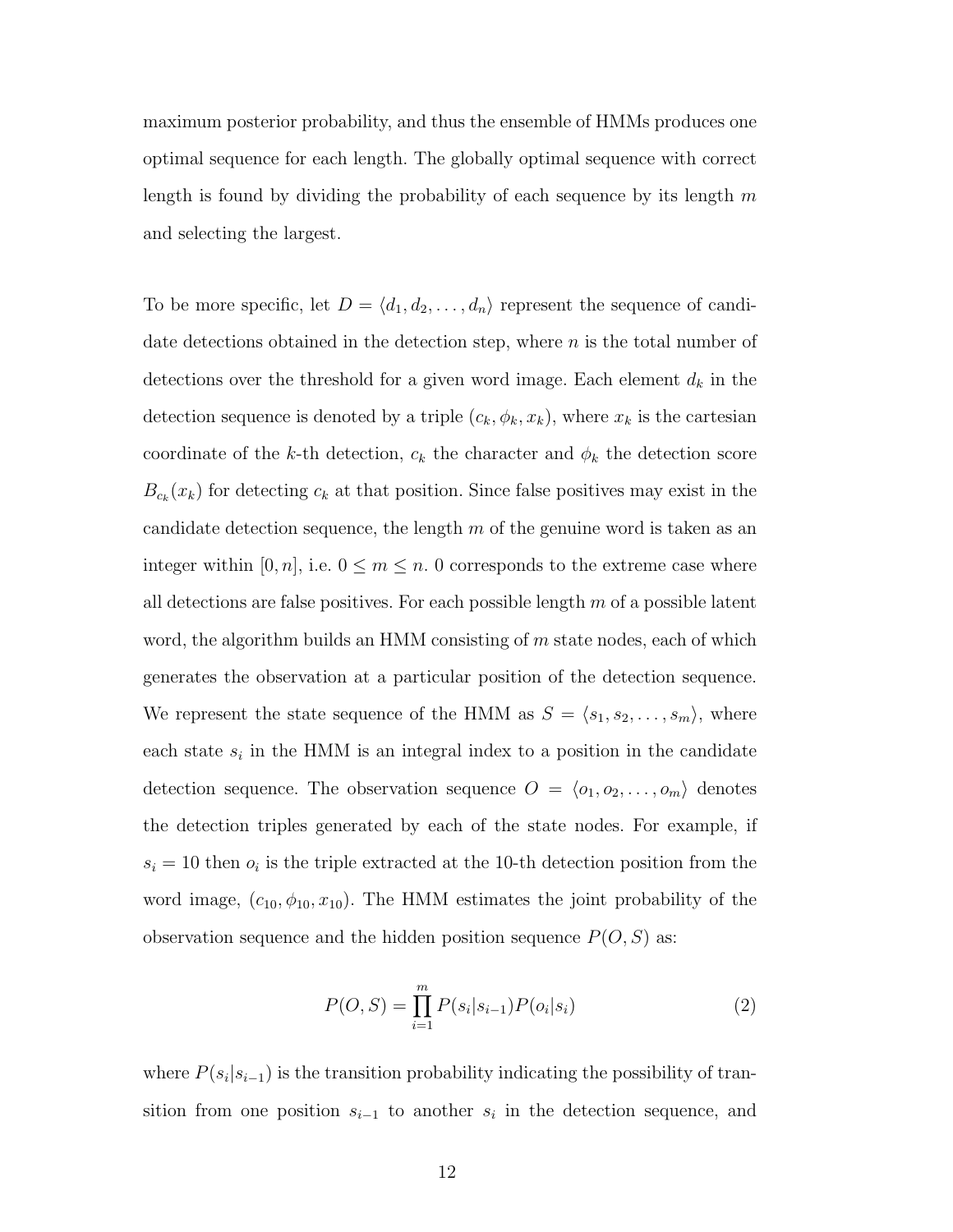

Fig. 2. Two possible configurations of an HMM with length equal to 7, showing hidden states and (illustrative) corresponding detection points, which vary according to the hidden state values. The left image depicts "letters", a high probability configuration. The right image depicts "Abutvsr", a configuration with low probability due to unusual letter transitions, irregular spacing, and use of low confidence detections.

 $P(o_i|s_i)$  the probability of generating the feature vector  $o_i$  from the  $s_i$ -th possible detection. Figure 2 shows diagrams of an HMM with length equal to 7.

Inference in the HMM requires requires finding the  $\tilde{S}$  maximizing  $P(O, S)$ , i.e.:

$$
\tilde{S} = arg \max_{S} P(O, S)
$$
\n(3)

# 3.2 Probability Estimation: Generative Probabilities

The generative probability  $P(o_i|s_i)$  in this model is the probability of image feature set  $o_i$  given a true detection at the  $s_i$ -th detection position. The scores  $B_c(x, y)$  from the output of the boosting detector need to be mapped to probabilities.

Empirically, direct conversion of the score  $\phi_{s_i}$  reported by the letter detector yields an effective estimates of  $P(o_i|s_i)$ . The probability is taken as the exponential of the score, times a constant  $\beta$  small enough to ensure that  $P(o_i|s_i) \ll 1$  (see Equation 4). The Viterbi algorithm computes probabilities using Equation 2. By taking the logarithm of both sides in Equation 2 it can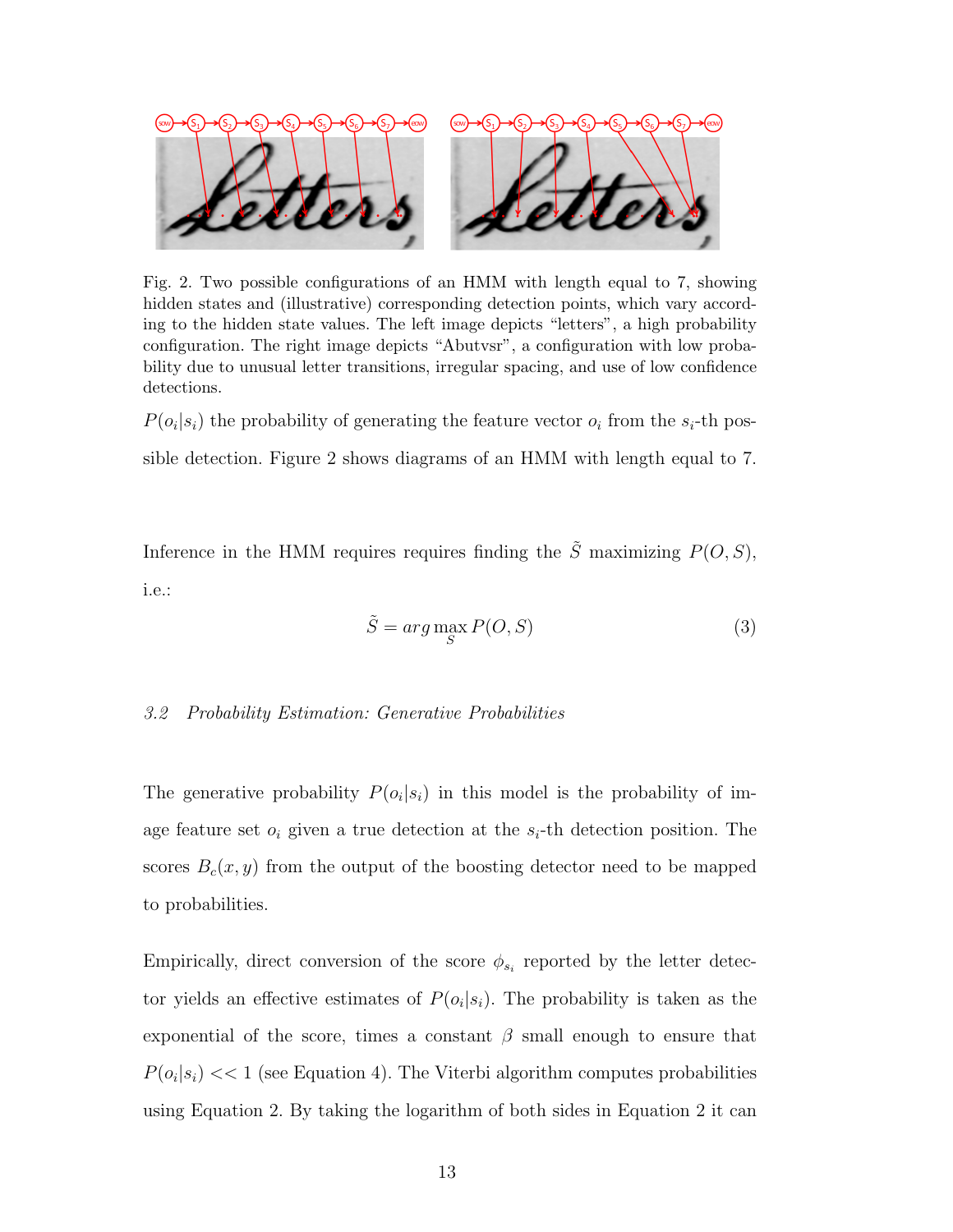be seen that a constant  $m\beta$  is added to all character chains of the same length and hence this does not affect the output of the Viterbi algorithm (which maximizes likelihood). In the final step when chains of different lengths are compared, the scores are divided by the length  $m$  and hence the additional term is the same for all chains. That is, the choice of  $\beta$  does not change the result. Experiments show that this approach works well. Effectively, the boosted scores are treated as logarithms of the generative probabilities, up to a constant. This is somewhat surprising since the literature indicates that the output scores of classifiers such as support vector machines [27] and AdaBoost [28] are not necessarily good probability measures.

$$
P(o_i|s_i) = \beta \exp \phi_{s_i}
$$
\n<sup>(4)</sup>

#### 3.3 Probability Estimation: Transition Probabilities

The transition probability  $P(s_i|s_{i-1})$  measures the possibility that the character detected at  $d_{s_i}$  follows the character at  $d_{s_{i-1}}$  consecutively in the word image under consideration. (Note that  $s_i$  and  $s_{i-1}$  are consecutive Markov states, but do not necessarily refer to consecutive detections since false detections may occur between them.) This probability is determined by two different components of the detections: the candidate characters and the Cartesian coordinates/positions of the detection. The candidate character transition models the statistical dependency of characters, i.e. the conditional probability of one character occurring given the previous character. The position transition models the expected horizontal separation of different characters in word images. This probability penalizes unusual (too large or too small) separations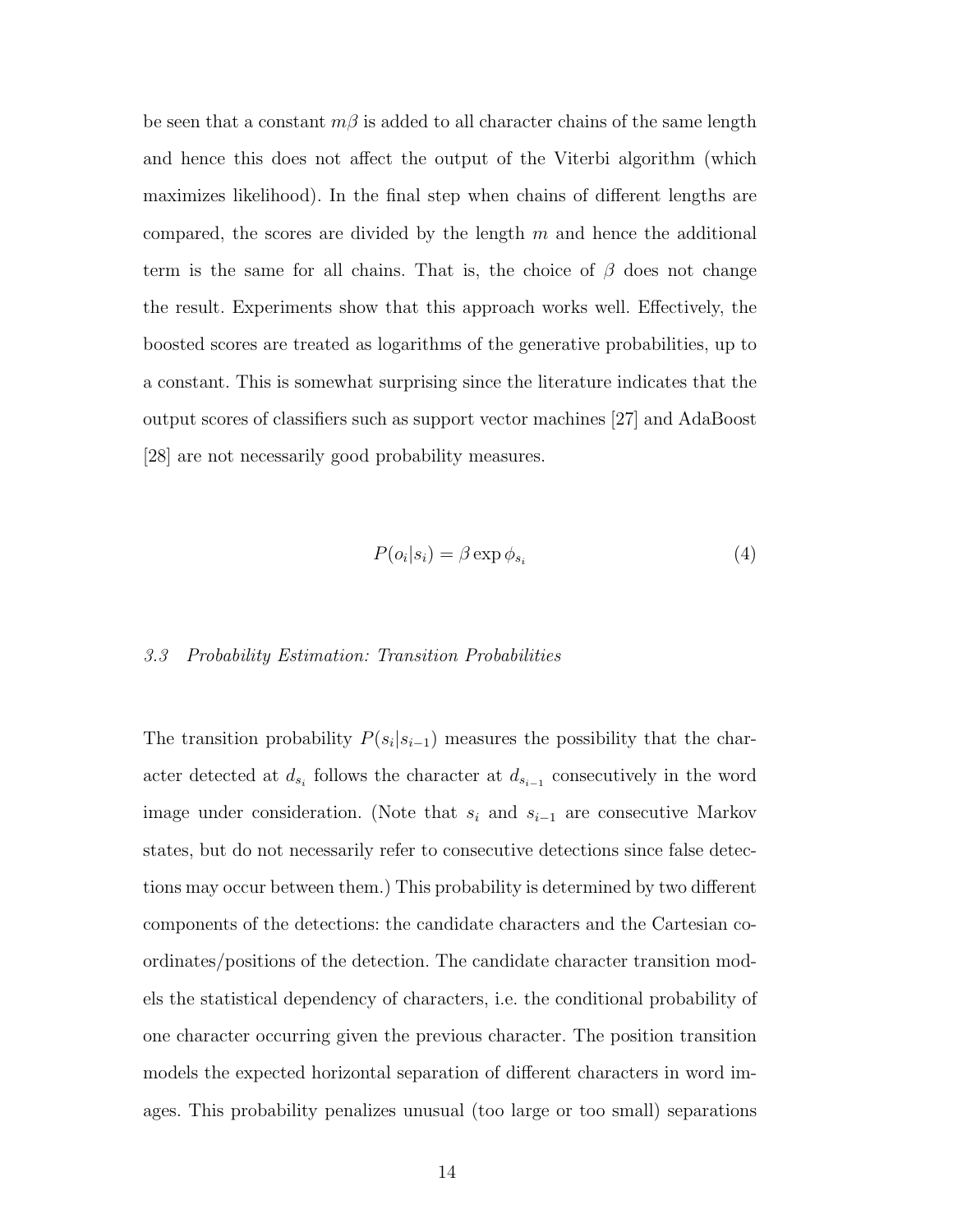of the two candidate detections. Formally, the character transition  $P(c_{s_i}|c_{s_{i-1}})$ is estimated from the smoothed bigrams of characters in the training set (or from an external corpus). The position transition is estimated as a Gaussian function of the separations:

$$
P(x_{s_i}|x_{s_{i-1}}) = \frac{1}{\sqrt{2\pi}\sigma_{s_i s_{i-1}}} \exp\left(-\frac{((x_{s_i} - x_{s_{i-1}}) - \mu_{s_i s_{i-1}})^2}{2\sigma_{s_i s_{i-1}}^2}\right)
$$

where  $\mu_{s_i s_{i-1}}$  is the mean separation of the characters  $c_{s_i}$  and  $c_{s_{i-1}}$  estimated from training set, and  $\sigma_{s_i s_{i-1}}$  the corresponding standard deviation. The transition probability  $P(s_i|s_{i-1})$  is estimated as a weighted combination of the character and position transitions:

$$
P(s_i|s_{i-1}) = \lambda P(c_{s_i}|c_{s_{i-1}}) + (1-\lambda)P(x_{s_i}|x_{s_{i-1}})
$$
\n(5)

where  $\lambda$  determines the weights for the two components. The value of  $\lambda$  may be estimated from a validation set. For simplicity, we have used a predefined value  $\lambda = 2/3$  in our experiments, which seems to work well across many data sets. Details on the gathering of other statistics required for the model above appear in Section 3.5, following the discussion of the dynamic programming below.

# 3.4 Decoding the Most Likely Word

The Viterbi algorithm is used to determine the most likely state sequence  $\tilde{S}$  of an HMM. The log likelihood of decoding the  $i$ -th state as the  $k$ -th candidate detection is denoted  $\gamma_i^k$  and computed in the standard manner.

$$
\gamma_i^k = \phi_k + \max_{j=0}^{k-1} [\gamma_{i-1}^j + \log(P(k|j))]
$$
\n(6)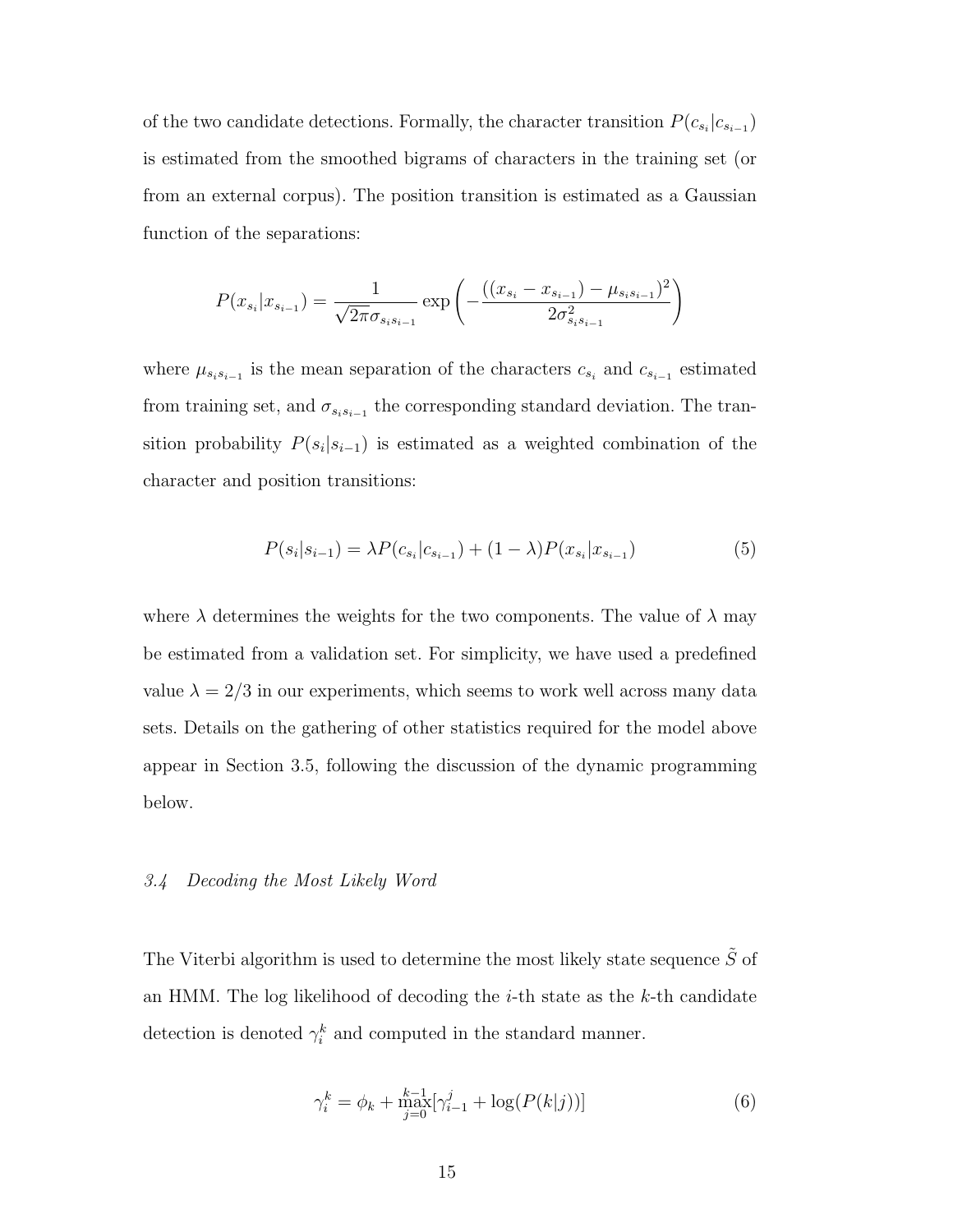where the latent constraint  $j \leq k$  ensures that the decoding never traverses the detection sequence backwards. Since we build a separate HMM for each possible length  $(0 \le m \le n)$  of the real word, after the Viterbi decoding we get the most likely word labels of n different lengths. We denote these most likely words as  $W_m$  and the corresponding likelihoods as  $\gamma_m$ . Note that although we define a separate HMM for each possible word length, the Viterbi scores  $\gamma_m^k$ calculated for the length m sequence can be reused to compute  $\gamma_{m+1}^k$  for the length  $m+1$  sequence, achieving significant computational savings. The entire computation corresponds to filling in the table shown in Figure 3.

The inference complexity scales as the cube of the number of detections. This has proved manageable in practice, with most words producing on the order of 100 or fewer detections, sometimes far less. However, the computation can be made quadratic if necessary with little change in the result by computing the maximum in Equation 6 over the most recent h states only, where h is large enough that only long-distance, low probability transitions are ignored.

# 3.4.1 Choosing a Word Length

Viterbi identifies the best character sequence for each possible length up to n. Comparing  $\gamma_m$  between sequences of different length may be misleading since longer sequences include more terms and hence may potentially have a bias toward lower score. All other things being equal, a word containing more letters may be expected to have lower likelihood than a shorter word since more letters offer more possible combinations overall. The best pick  $W_{\tilde{m}}$ therefore normalizes the likelihood by word length.

$$
\tilde{m} = \underset{m}{\arg\max} \frac{\gamma_m}{m} \tag{7}
$$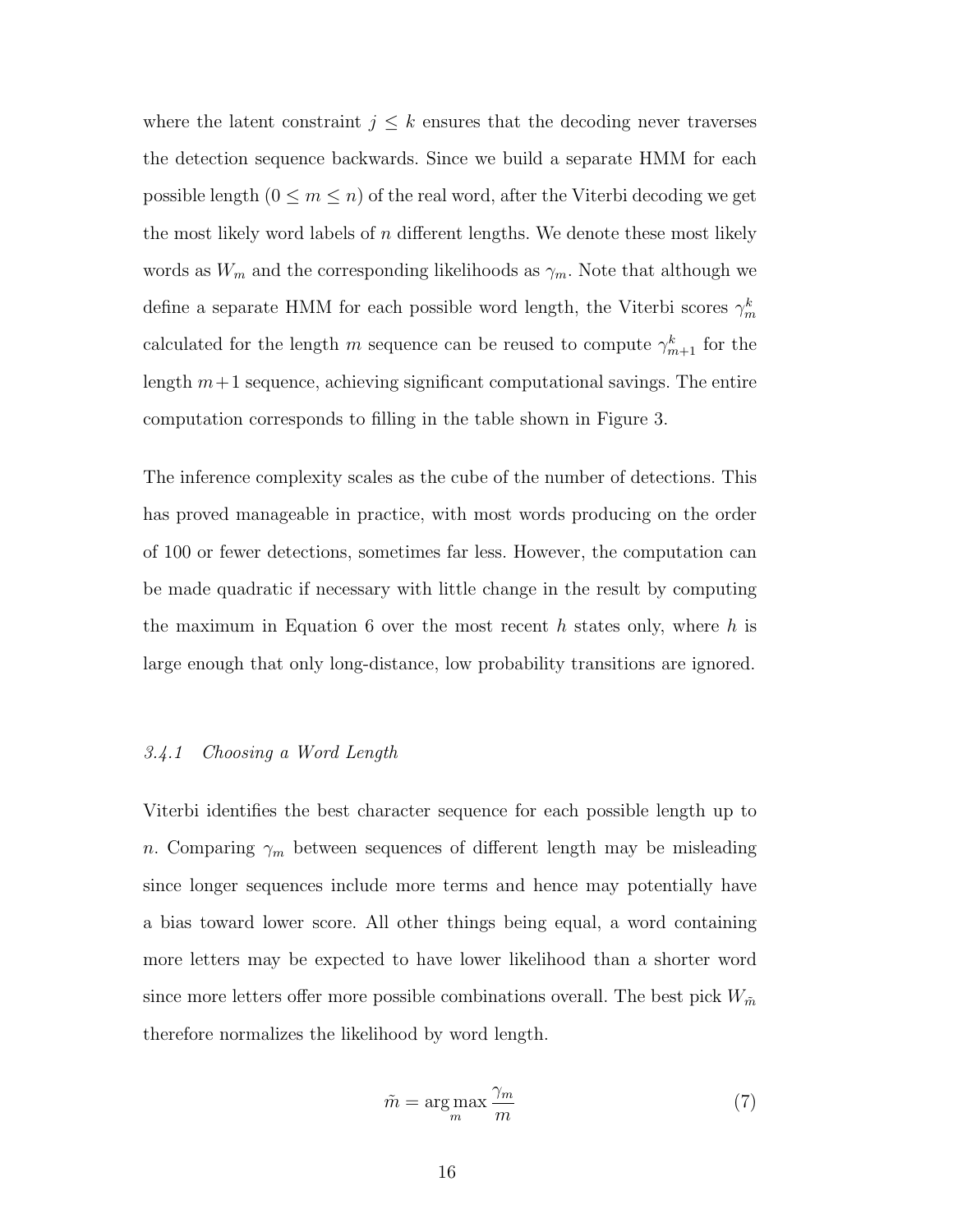

Fig. 3. Dynamic programming table. Rows correspond to candidate detections, sorted by their x coordinates. Columns correspond to possible placements in the output word label. Shaded boxes represent impossible configurations (i.e., the first/leftmost detection cannot be the second character in the word). Values are filled in by columns from left to right. The partial score  $\gamma_j^k$  entered in the table for a particular detection  $j$  in a particular word position  $k$  is the maximal value computed via Equation 6 over all possible sequences that could precede  $j$  at  $k$ . Arrows show the three possible immediate predecessors for one such computation.



Fig. 4. Mean score per character transition of the best label at various lengths for two sample words. The prediction for the first word is "Letters" and for the second is "Instreictions". In the latter case, the incorrect 13-letter prediction has higher  $\hat{\gamma}_m$ than the correct 12-letter prediction.

Figure 4 shows how  $\hat{\gamma}_m = \gamma_m/m$  varies with word length m for several sample words. Word length errors remain a challenge: the experiments show that label accuracy could improve by up to ten percentage points if the length were always predicted correctly.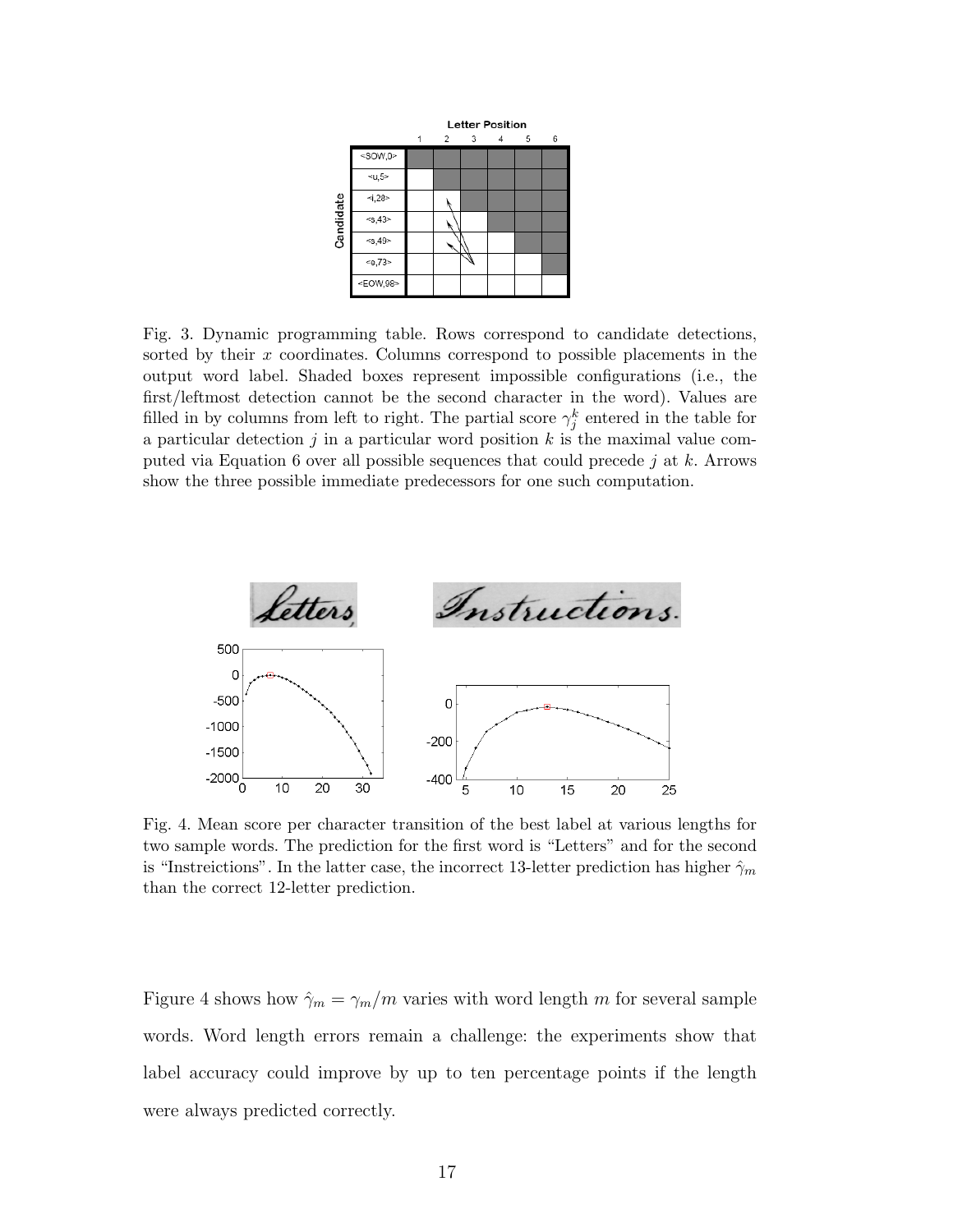#### 3.5 Estimating Character Positions and Separation Statistics

Evaluating the transition probabilities described in Section 3.3 requires character bigram and separation statistics. A training set with ground-truth transcription provides the bigrams, using standard backoff estimation with 10% holdout data [29]. The character separation  $\mu_{s_i s_{i-1}}$  and deviation  $\sigma_{s_i s_{i-1}}$  numbers are estimated from a model that assigns a width and deviation to each character type, and averages them to find the corresponding value for any two characters. The character widths in turn are measured from estimated positions of the characters in training data with supplied transcript. Values for common characters are used directly, while uncommon characters are smoothed.

The process begins by estimating the letter positions for all words in the transcribed training set. Access to the correct transcription simplifies the inference and makes accurate location tractable.  $P(c_{s_i}|c_{s_{i-1}})$  is zero for all transitions not conforming to the transcript, and one for the correct transition. A heuristic estimate suffices for character separations  $P(x_{s_i}|x_{s_{i-1}})$ : separations are a normal distribution with mean equal to the width of the word divided by the number of characters; standard deviation is set *ad hoc* to 30% of this value. The computation of the best sequence considers all detection peaks for the known characters (without thresholding), and finds an optimum detetion sequence that represents the joint most likely character positions. Although there is no ground truth available for this task to give a numeric assessment, visual inspection of the results suggests a low error rate. Furthermore, errors are typically associated with low posterior probability, allowing for easy detection (see Figure 5).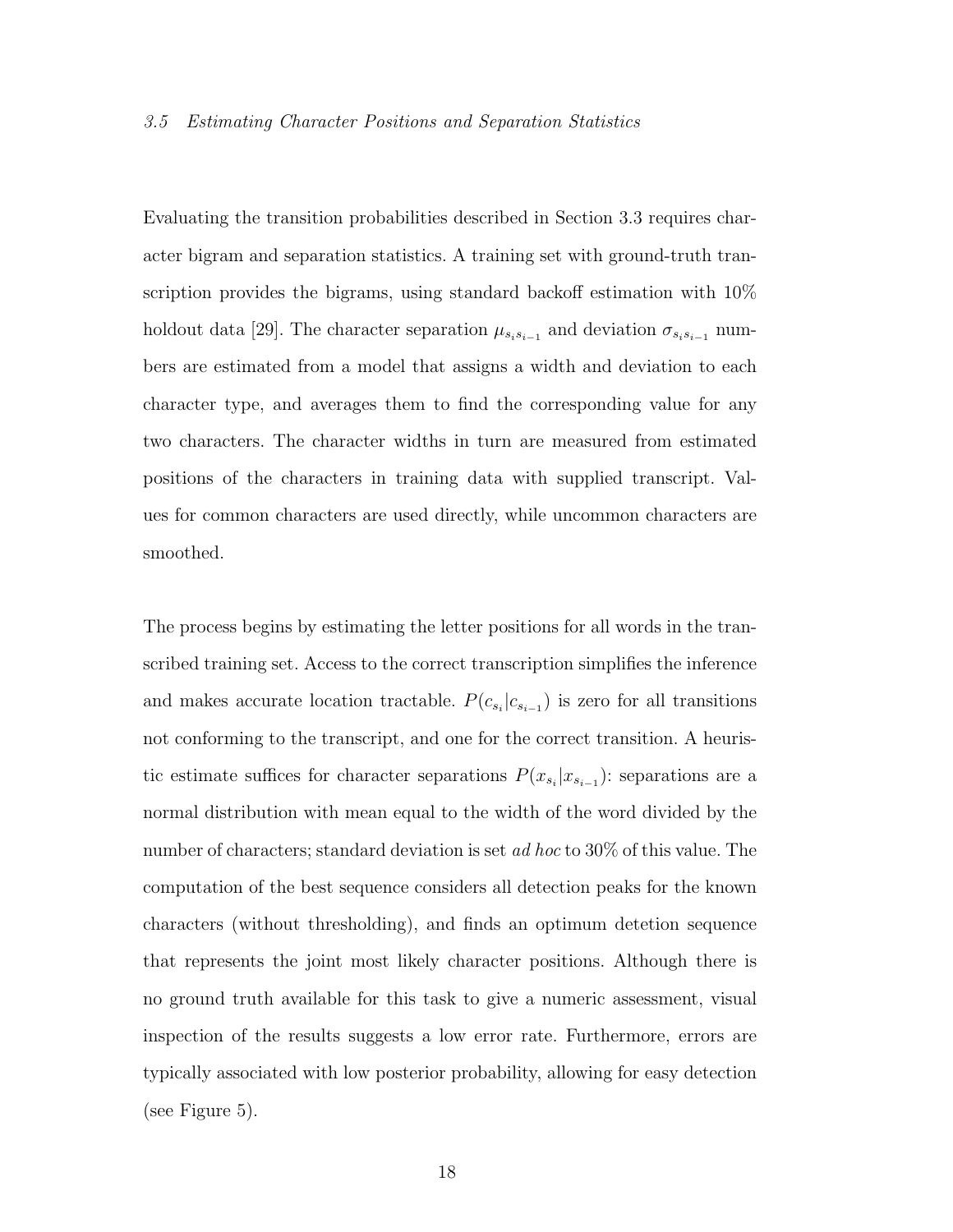

Fig. 5. Letter locations inferred from transcripts for several words. Dynamic programming scores are 20.2, 13.6 and -14.8 respectively. The low score of the third word reflects a location failure, visible in the second half of the word. Note that 'Williamsburgh' still has positive score despite the large separation between the sixth and seventh letters.

Estimated character positions still do not directly provide the expected separation  $\mu_{ij}$  between two arbitrary characters  $c_i$  and  $c_j$ , because not all sequences will be observed in the training data. As with the bigram statistics, filling the gaps in the observations requires some sort of smoothing. The following model provides the necessary mechanism.

Suppose that each character  $c_i$  has an intrinsic width  $w_i$  independent of its neighbors, and that the separation between two neighboring characters  $c_i$  and  $c_j$  is thus  $\mu_{ij} = \mu_{ji} = (w_i + w_j)/2$ . With  $n + 2$  characters (including SOW and EOW) there are  $n + 2$  widths to estimate, but typically many more observed mean values, denoted  $\mu_{ij}^*$ . This gives rise to an overconstrained linear system, with a least-squares solution to  $w_i$ . Because the character position estimates do contain occasional mistakes,  $\mu_{ij}^*$  conservatively uses the trim mean of the separations of all observed instances of  $c_i c_j$  or  $c_j c_i$ , i.e., throwing out the highest and lowest  $10\%$  of the data and computing the mean on the middle 80%. <sup>2</sup>

The character widths  $w_i$  gives estimates for all mean separations  $\mu_{ij}$ . A heuristic threshold then smooths the data: For sequences observed more than 5 times, the observed mean separation  $\mu_{ij}^*$  is used directly; otherwise an interpolation with the character width estimates is used instead. Let  $\mathcal{N}_{ij}$  represent

<sup>2</sup> Although logically implausible, with extremely sparse and corrupt data the leastsquares solution can give a negative result for some  $w_i$ . In these rare cases the value is set arbitrarily to 0.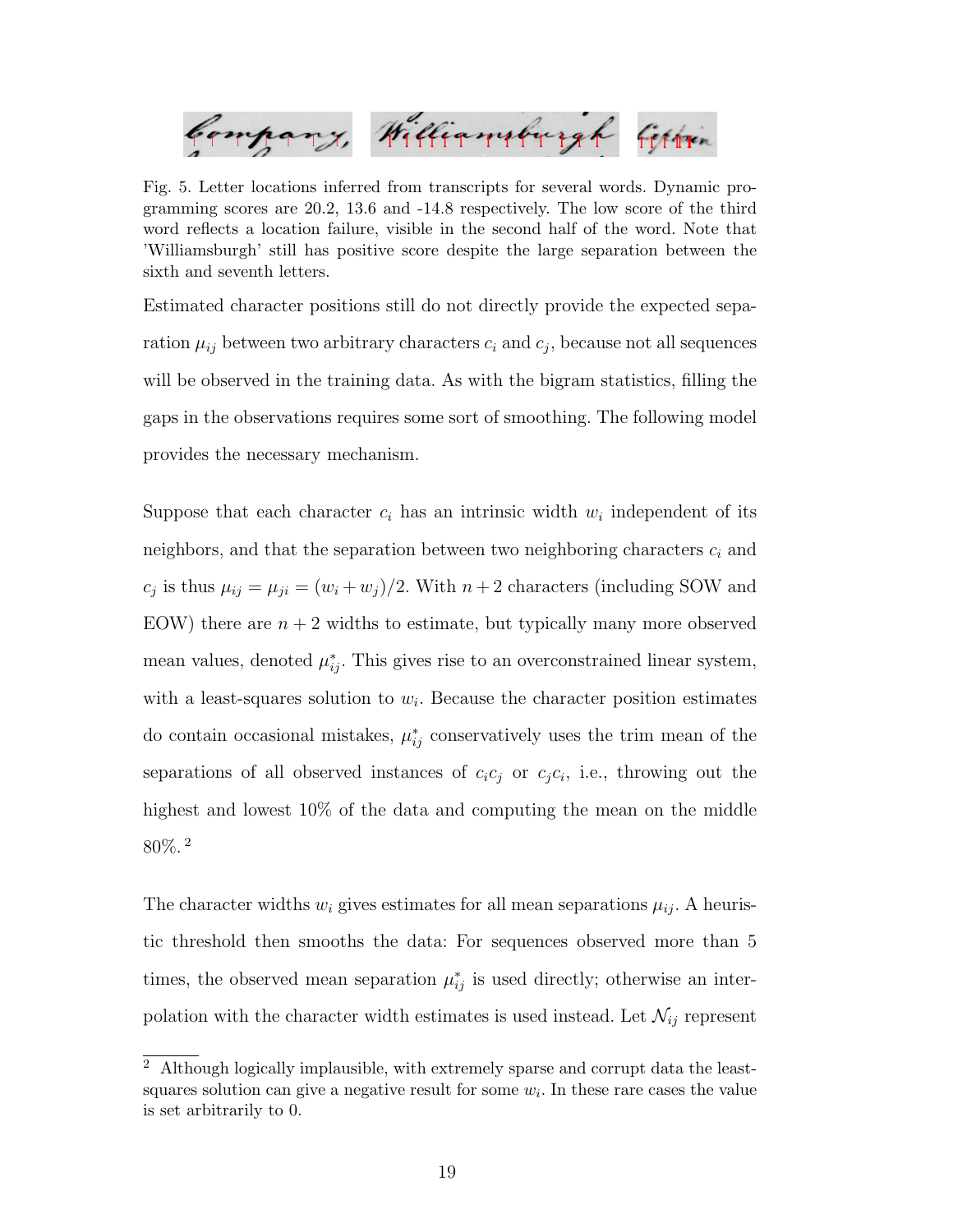the number of observations of  $c_i c_j$  or  $c_j c_i$  in the training transcript.

 $\overline{ }$ 

$$
\mu_{ij} = \begin{cases}\n\mathcal{N}_{ij} \ge 5 & : \mu_{ij}^* \\
\mathcal{N}_{ij} < 5 & : \frac{\mathcal{N}_{ij}}{5} \mu_{ij}^* + \left(1 - \frac{\mathcal{N}_{ij}}{5}\right) \frac{w_i + w_j}{2}\n\end{cases} \tag{8}
$$

The deviation also derives from a heuristic mixture of interpolation and direct measurement, except that more observations are required before the direct measurement is trusted.

$$
\sigma_{ij} = \begin{cases}\n\mathcal{N}_{ij} \ge 10 & : \sigma_{ij}^* \\
5 \le \mathcal{N}_{ij} < 10 & : \frac{\mathcal{N}_{ij} - 5}{5} \sigma_{ij}^* + \frac{10 - \mathcal{N}_{ij}}{5} \bar{\sigma}^* \\
\mathcal{N}_{ij} < 5 & : \bar{\sigma}^*\n\end{cases} \tag{9}
$$

Here  $\bar{\sigma}^*$  refers to the deviation between the model  $\mu$  and all the observed character separations regardless of class, computed robustly by dividing the interquartile separation by 1.35.  $\sigma_{ij}^*$  derives similarly from the interquartile separation observed for each particular transition.

# 4 Experiments

The experiments presented below employ handwritten corpora that have been studied by other researchers. Initial testing of the system was carried out using the George Washington corpus. The identical system was then applied to excerpts from Terence's Comedies as a test of generality and for purposes of comparison with additional published research.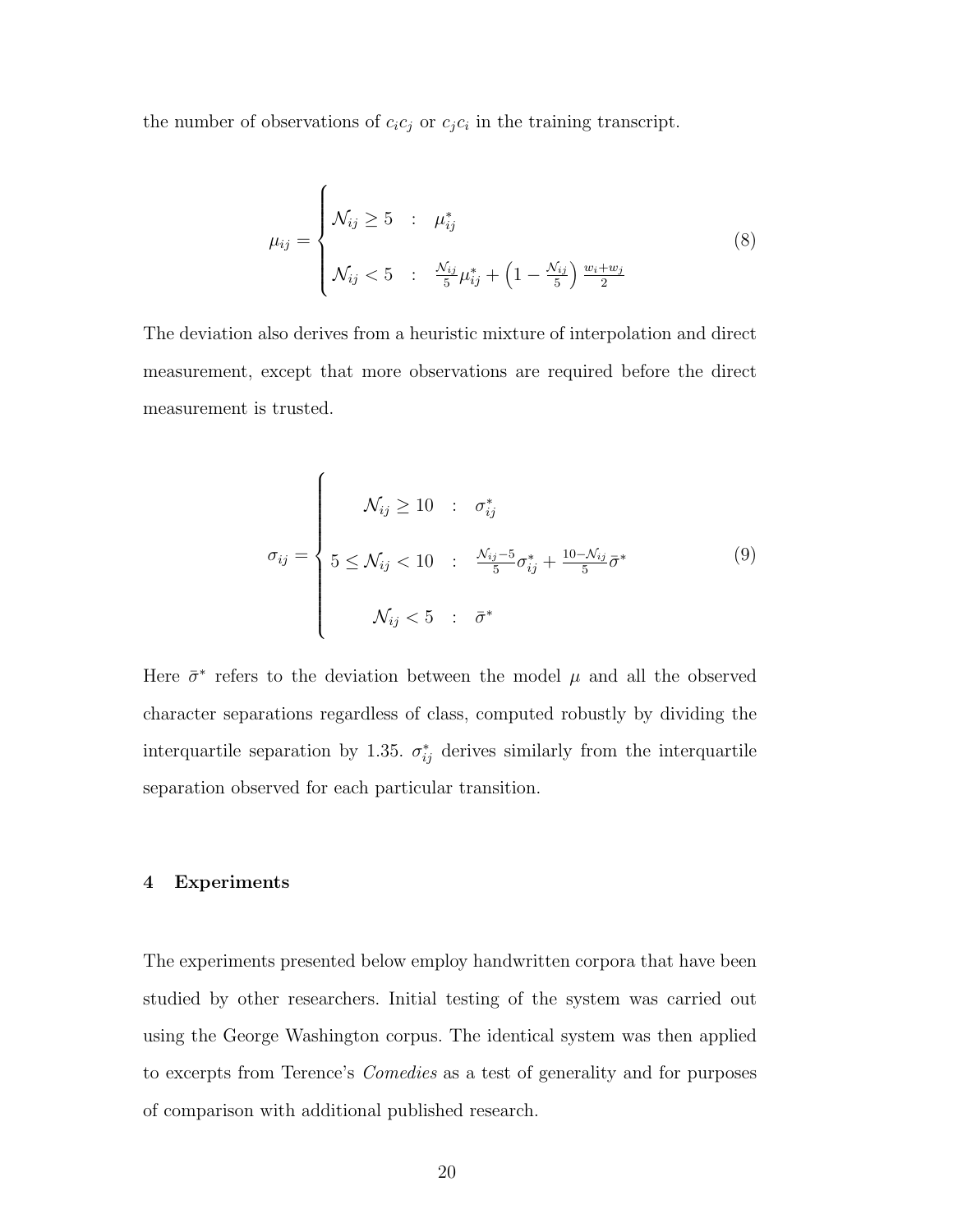

Fig. 6. Distribution of word lengths in the GW20 corpus.

#### 4.1 George Washington's Letters

The George Washington corpus (GW20) comprises twenty pages of correspondence from the letters of George Washington. These are written in longhand script by several of Washington's secretaries, so they represent multiple handwriting styles. These experiments use the same word image segmentations as previous work [8]. The distribution of word lengths appears in Figure 6.

Previous experiments with the GW20 corpus [7,3,8,30] have employed a 20-fold cross-validation framework, with each page serving as a fold and the remaining 19 pages providing training word labels. Most prior work used holistic word recognition, and thus focused on the recognition accuracy for known words, since their *out-of-vocabulary* (OOV) recognition rate is zero. Adamek et al. report a top recognition rate of 83% for known words, but this represents only 69% of the entire sample including OOV words [7]. Since character-based recognition can identify both known and unknown words, the latter number makes the best figure for comparison.

The joint boosting process builds a letter detector as described in Section 2. Only two detectors are trained: one from the even pages and one from the odd pages. For testing any given page, the detector built without seeing that page is employed. There are sixty character classes total, including all lowercase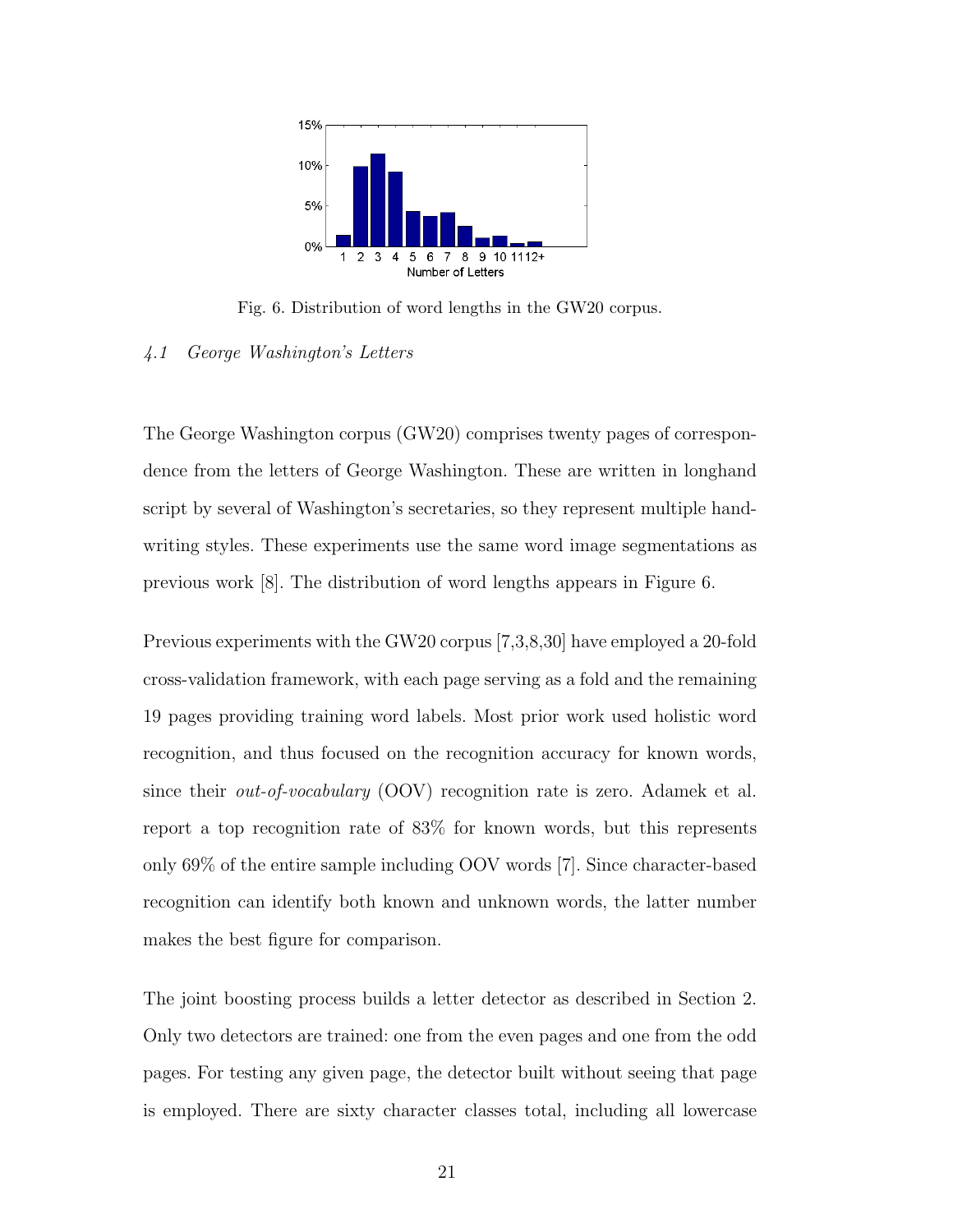letters, numerals, most uppercase letters, and one instance of the British pound symbol £.

Tables 1 and 2 summarize the results under several experimental conditions. The first column of numbers in Table 1 shows the percentage of test examples for which the inference model's top character sequence matches the actual word tag. The second column of numbers shows the percentage of exclusively OOV words labeled correctly. The OOV words are more difficult to label because they include fewer short easy words. The third column shows the percentage of examples for which the most likely character sequence of the correct length matches the actual word tag. This number is a "cheating" experiment since it relies on knowing the actual word length, but the better performance here indicates at least that it may be worthwhile developing alternate methods to determine the correct word length. The fourth column shows the same figure for OOV words only. The last column shows the character error rate, computed from the edit distance between the prediction and the correct word divided by the total correct number of characters. In general, the accuracy for all categories improves with the number of training samples and the sophistication of the language model.

Table 2 offers numbers more directly comparable to previous work in holistic word techniques. Many of the character sequencer's erroneous predictions are not words at all, but are non-words similar to the correct label. The results in this table show the recognition rate with predictions constrained to the lexicon seen in the training set. If the unconstrained prediction from the character sequencer is not in the lexicon, then a post-analysis constructs a list of lexicon words closest in edit distance to the predicted word. The word from this list with the highest  $\hat{\gamma}_m$  becomes the new prediction.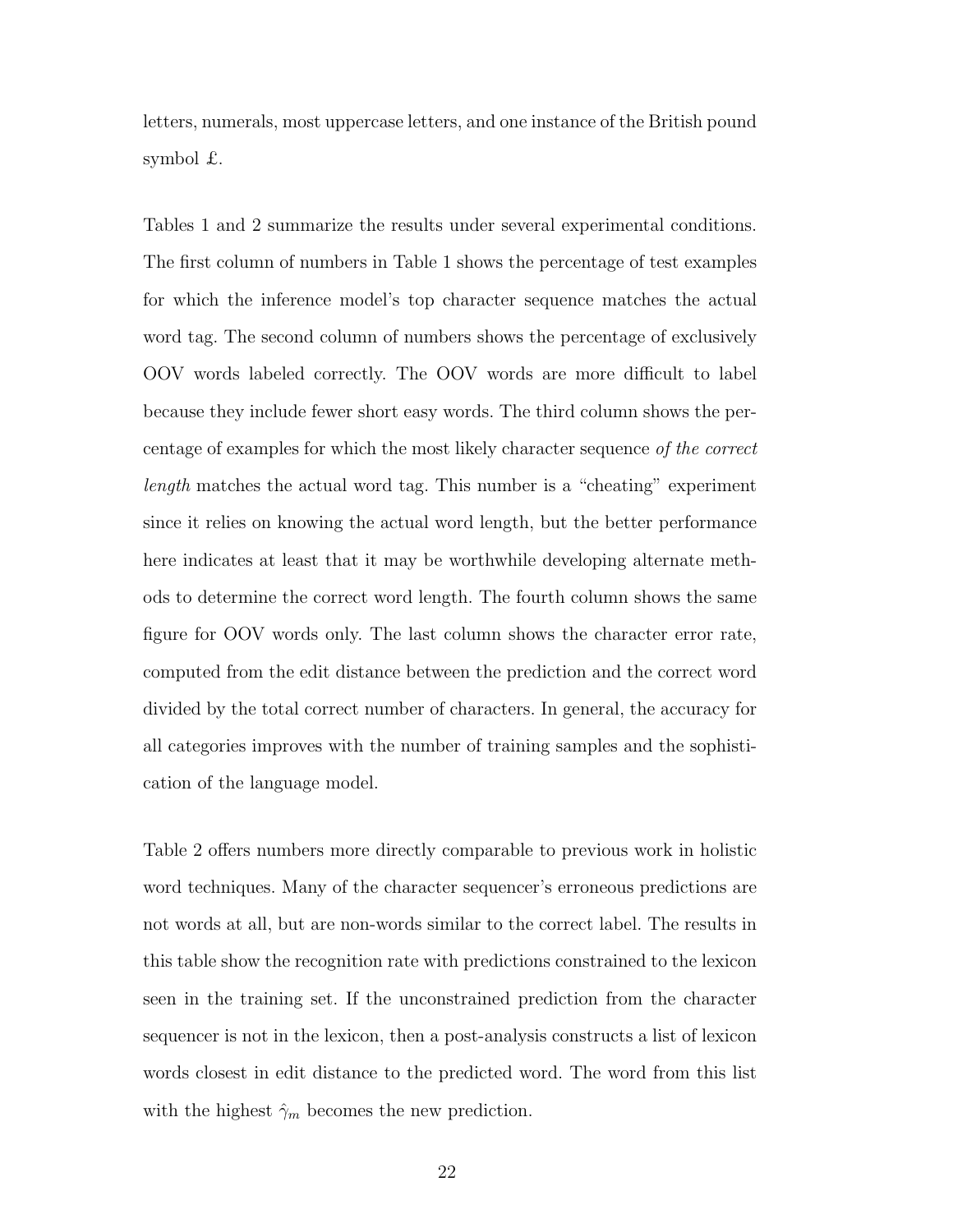# Table 1

Accuracy of predictions from the character sequencer: percentage of words recognized correctly. First column of numbers is the overall match rate; second considers only words not seen during training (out-of-vocabulary words). Third and fourth columns give equivalent results if true word lengths were somehow known a priori. Final column gives character accuracy rate. Deviations are computed over the 20 folds of the test set.

|                              |            | Std.        | $+$ Len.   | Char.       |            |
|------------------------------|------------|-------------|------------|-------------|------------|
| Experiment                   | [All]      | [OOV]       | [All]      | [OOV]       | Acc.       |
| T32 bigram narrow            | $30 \pm 7$ | $12 \pm 7$  | $36 \pm 7$ | $17 \pm 10$ | $71 \pm 4$ |
| T <sub>32</sub> bigram broad | $40 \pm 8$ | $18 \pm 9$  | $48 \pm 8$ | $26 \pm 13$ | $77 \pm 4$ |
| T128 bigram narrow           | $53 \pm 7$ | $27 \pm 10$ | $63 \pm 6$ | $39 \pm 10$ | $81 \pm 3$ |
| T128 bigram broad            | $54 \pm 7$ | $29 \pm 10$ | $64 \pm 6$ | $40 \pm 9$  | $82 \pm 3$ |
| T128 trigram broad           | $62 \pm 7$ | $34 \pm 11$ | $70 \pm 6$ | $43 \pm 11$ | $86 \pm 3$ |

The list of candidates to check is generated via character insertion, deletion, and substitution operations, as well as swapping two characters for one or one for two. The latter two transformations are included due to the frequency of mistakes such as 'ii' in place of 'u' and vice versa. Restricting the word predictions to the training lexicon increases the percentage of correct labels significantly. On the other hand, as with prior work the chance of correctly labeling an OOV word goes to zero. A hybrid method described in Section 4.2 below overcomes this by choosing either the original prediction or the lexiconconstrained word depending on their relative score. This maintains the accuracy boost on known words afforded by the lexicon constraints while still allowing recognition of unfamiliar words when they are unambiguous enough. Results for this methods appear in the bottom two rows of Table 2.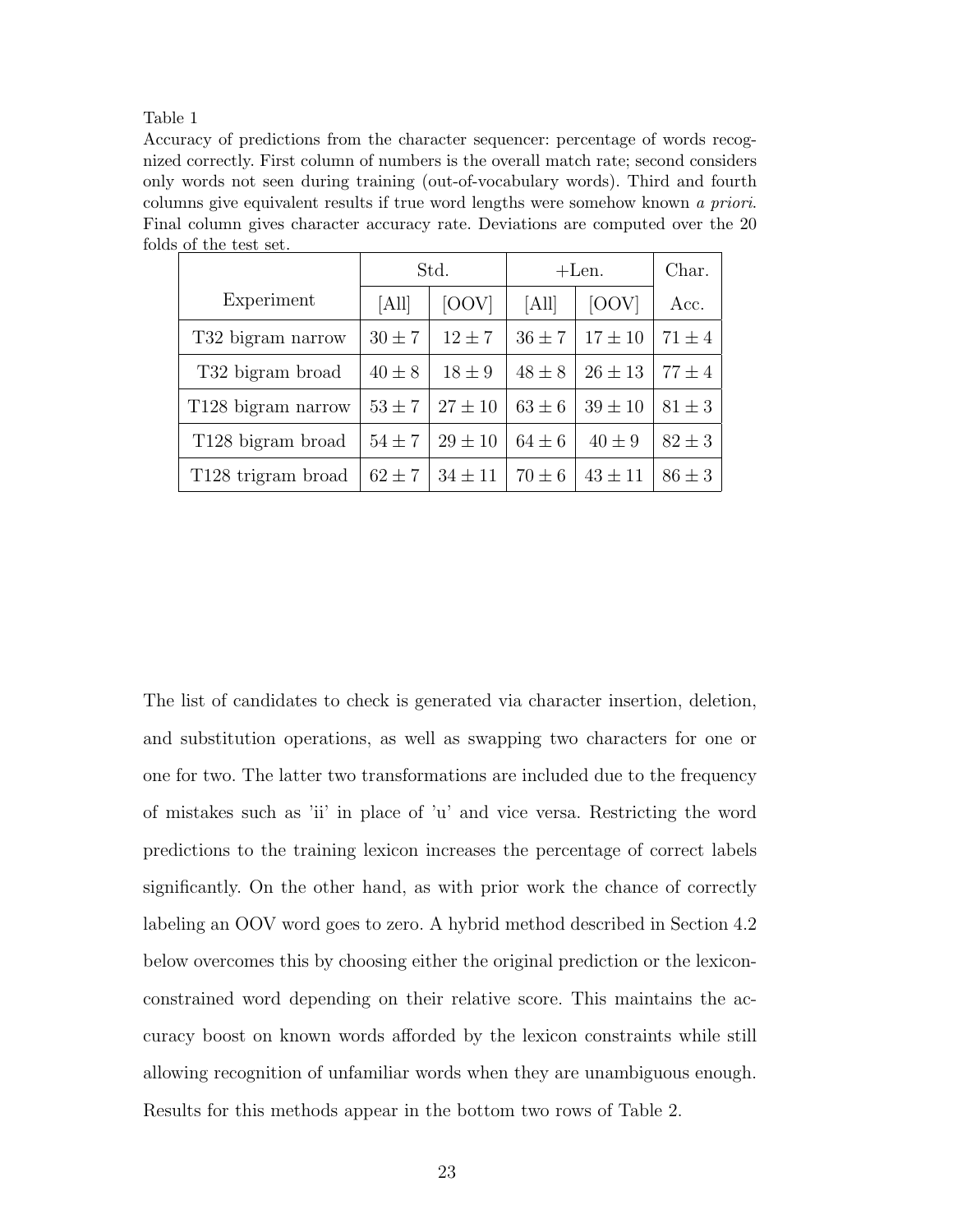# Table 2

Accuracy with word label predictions constrained to vocabulary in the training lexicon. Results appear for in-lexicon words alone, for the entire word set, and (on the hybrid algorithm) for OOV words. Deviations are computed over the 20 folds of the test set.

| Experiment                    | Lexicon    | All        | OOV Only    |  |
|-------------------------------|------------|------------|-------------|--|
| T <sub>32</sub> bigram narrow | $63 \pm 7$ | $53 \pm 8$ | N/A         |  |
| T32 bigram broad              | $74\pm7$   | $62 \pm 7$ | N/A         |  |
| T128 bigram narrow            | $77 \pm 5$ | $69 \pm 5$ | N/A         |  |
| T128 bigram broad             | $83 \pm 4$ | $70 \pm 6$ | N/A         |  |
| T128 trigram broad            | $84 \pm 4$ | $71 \pm 6$ | N/A         |  |
| Feng $[30]$                   | 72.3       | 61.1       | N/A         |  |
| Adamek, et. al. [7]           | 83         | 69         | N/A         |  |
| Hybrid bigram                 | $82 \pm 4$ | $72 \pm 5$ | $17 \pm 8$  |  |
| Hybrid trigram                | $84 \pm 4$ | $76 \pm 6$ | $32 \pm 10$ |  |

4.2 Hybrid Open/Constrained Recognition

The word recognition rate using pure letter detection consistently lags behind the score with a constrained lexicon. Unfortunately, using only a constrained lexicon precludes correct labeling of any OOV terms encountered. For certain applications, such as document retrieval, these OOV words may be particularly interesting precisely due to their novelty and rarity.

Figure 7 displays the differences between raw recognition and the lexiconconstrained approach. Each point represents a word, with the position taken from the length-normalized likelihood  $\hat{\gamma}_m$  of the top prediction of each method. The shaded area, found by Gaussian mixture modeling on a holdout set, denotes a region wherein the unconstrained prediction performs better. The characteristics of the identified area support the intuition that one should prefer the unconstrained result precisely when it has sufficiently high score.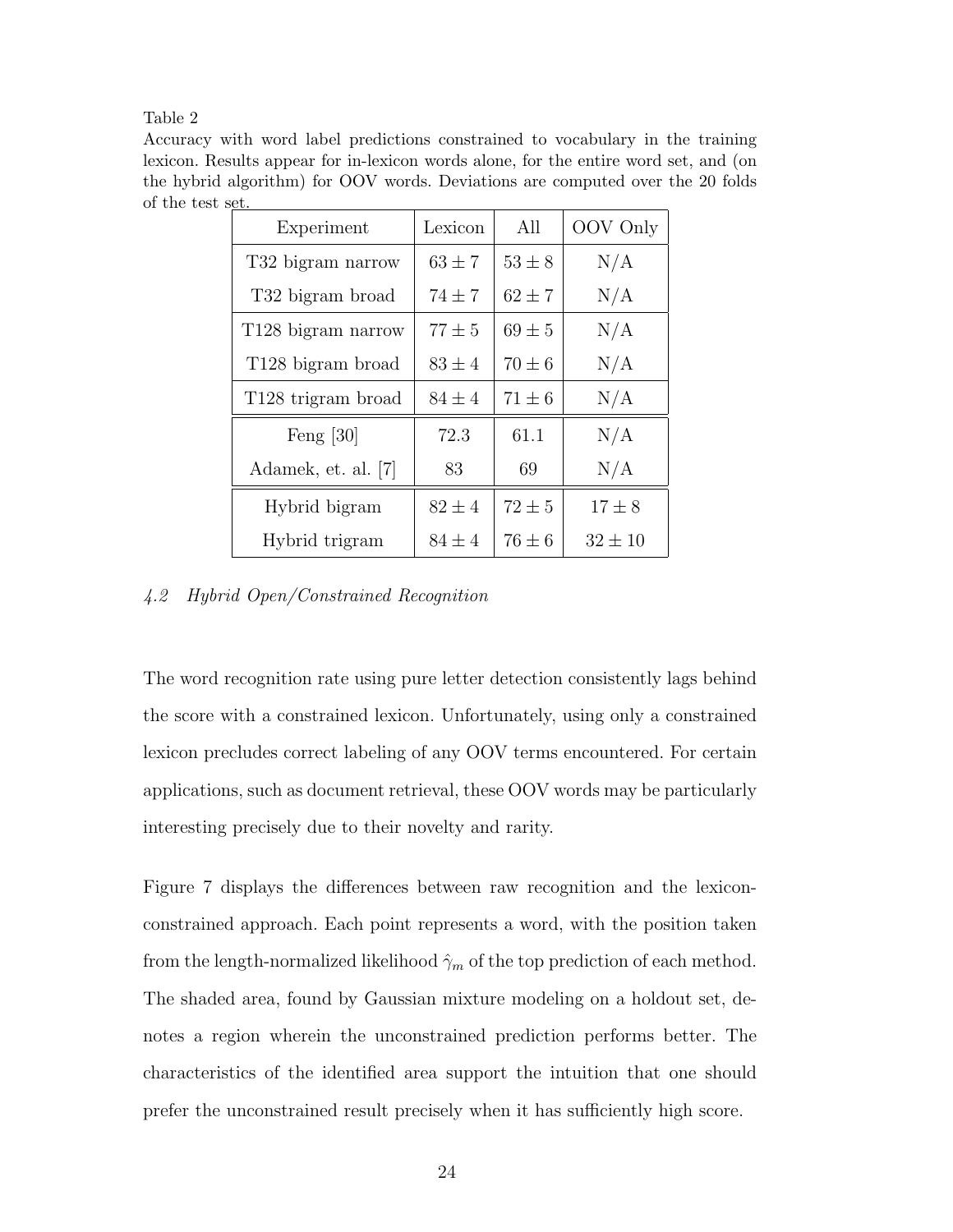

Fig. 7. Differences in scores between the raw and lexicon-constrained approaches. Circles show words only tagged correctly by the raw method, and X's show words only tagged correctly by the lexicon-constrained method. Light gray indicates areas where the former predominates, according to a Gaussian mixture model. For clarity, the figure omits words where both methods agree.

Using the holdout-trained mixture model to determine whether the raw or lexicon-constrained label should be chosen results in a highly successful hybrid algorithm. It correctly recognizes 32% of OOV words, 84% of lexicon words, and 76% of words over all, better than the previous best of 69% on this task [7]. The ability to recognize some OOV words while maintaining a high overall recognition rate distinguishes the character-based approach presented here. Note that the 32% rate for the hybrid algorithm only slightly lags the 34% rate for unconstrained recognition. As expected the OOV words recognized tend to carry content, with a median length of six characters.

# 4.3 Latin Results

Edwards et. al.[9,10] present recognition results for a handwritten Latin manuscript, Terence's Comedies. This document contrasts sharply with GW20 in style and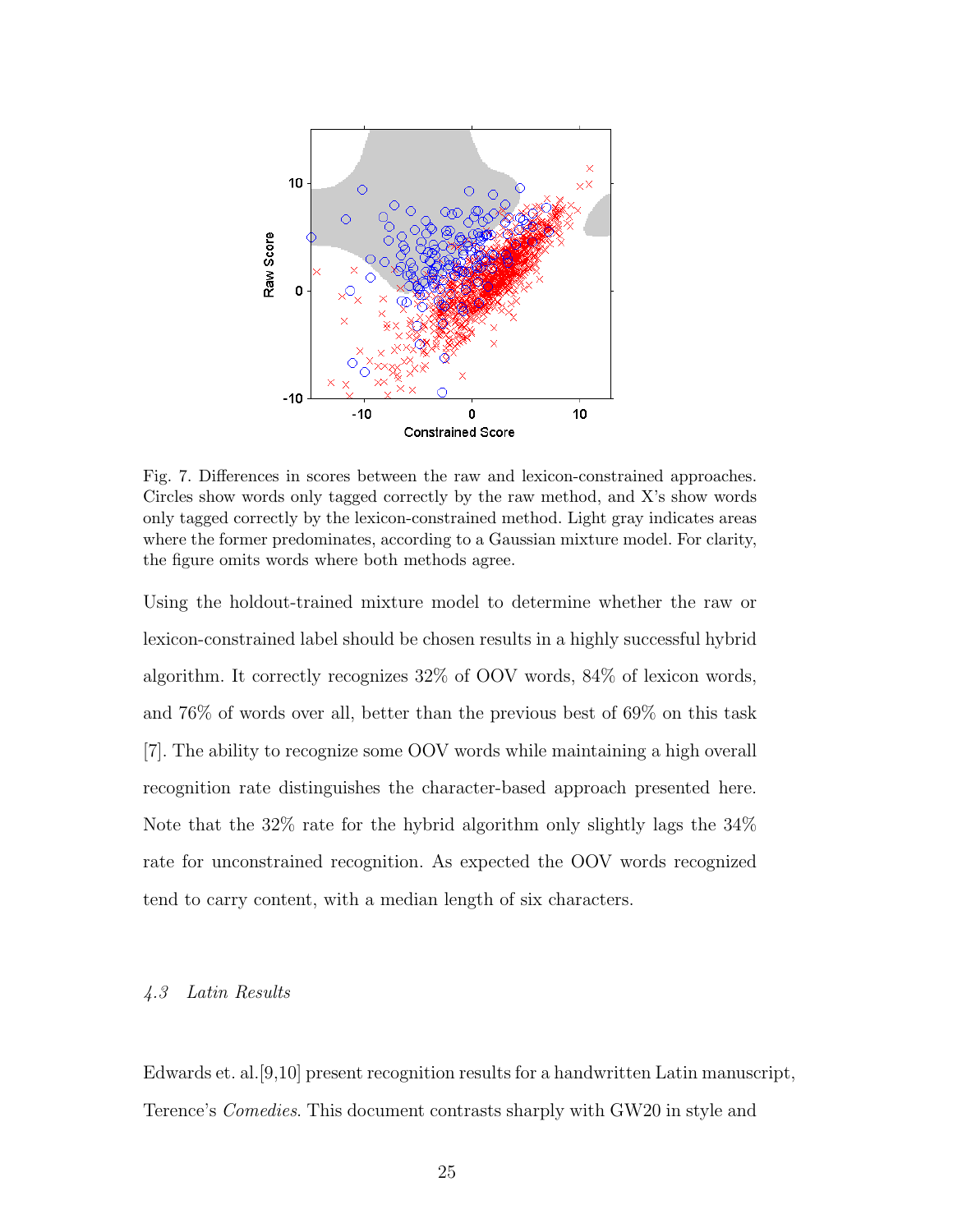# Table 3

Accuracy of predictions on the Latin manuscript. First two columns show percent of words correct by the basic system; third and fourth columns show equivalent results if true word lengths were somehow known a priori. Fifth and sixth columns show percent of words correct using constrained vocabulary. The final column gives character error rate over both folds. Results for both even and odd pages are shown.

|                     | Std. |      | $+Len.$ |      | Cnstr. |      | Char. |
|---------------------|------|------|---------|------|--------|------|-------|
| Experiment          | Rec. | Ver. | Rec.    | Ver. | Rec.   | Ver. | Acc.  |
| T128 bigram narrow  | 60   | 62   | 71      | 71   | 50     | 53   | 88.7  |
| T128 trigram narrow | 63   | 63   | 73      | 72   | 51     | 53   | 89.4  |
| Edwards et. al. [9] | N/A  | N/A  | N/A     | N/A  | N/A    | N/A  | 75    |

language. As a test of generality, the recognition system described above is retrained for the Latin text, without changing parameters. The original highresolution document images are subsampled to approximate the letter size in the GW20 writing, but otherwise the processing is identical. These experiments are performed with only two folds, using the alternating recto and verso pages respectively.

The results appear in Table 3, for pages 5-47 of the Comedies. The basic system generalizes well to the new form of handwriting, achieving higher accuracy than prior work using similar data. <sup>3</sup> Only the constrained-vocabulary approaches do not generalize well. Because Latin includes multiple variant forms of the same word depending on case and gender, a dictionary based on simple word matching would require a much larger sample of training text. This could be addressed through language-aware matching, but the point of this exercise was to run the system with no changes.

<sup>3</sup> Because the ground truth used by Edwards et. al. is not available, a new transcript was prepared for the experiments performed here. Their result evaluates only 25 pages. Also, they constrain their method to employ just one example per character as initial training data.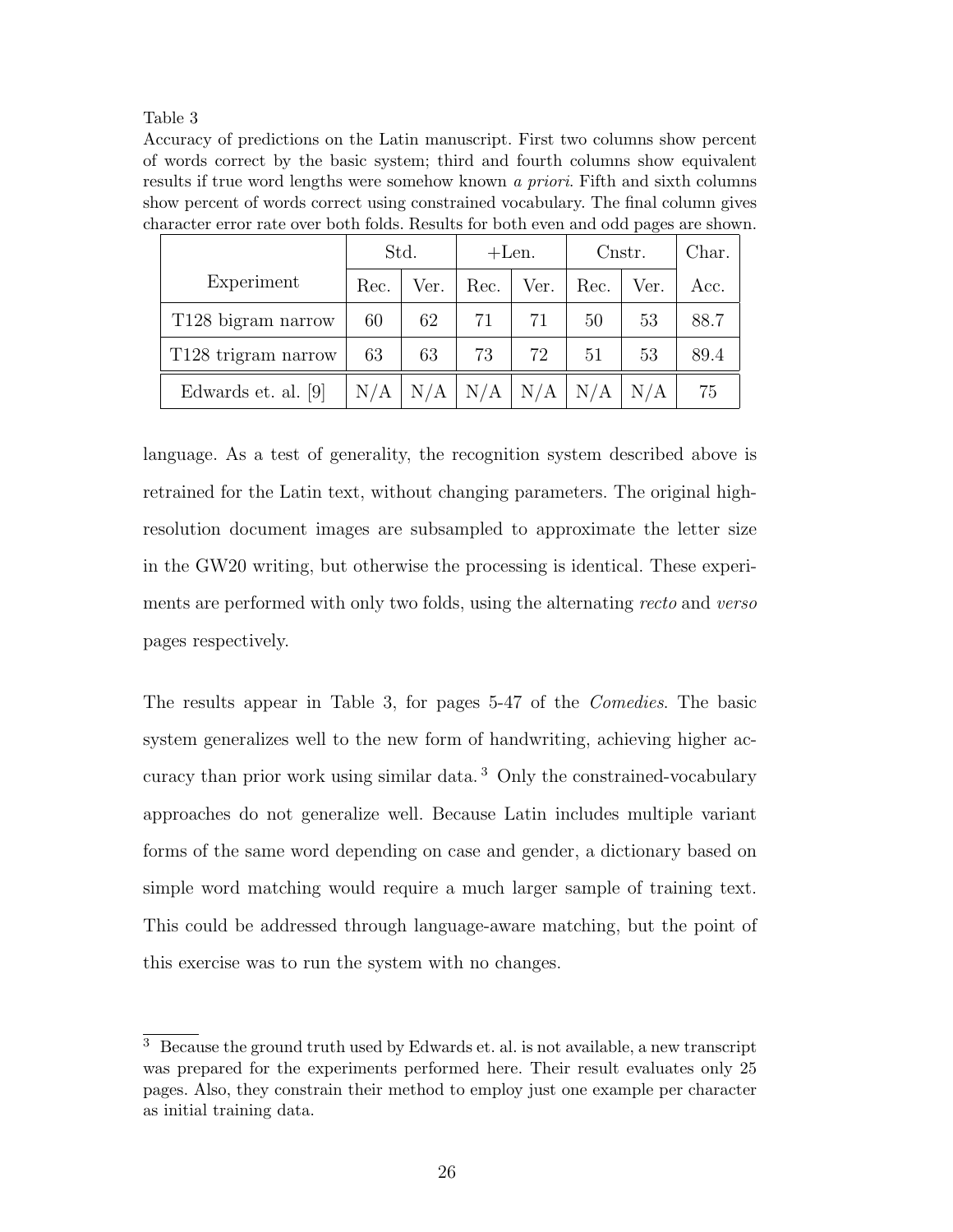# 5 Conclusion

This paper has developed a new approach to word recognition based upon unrestricted character detection followed by efficient inference on an ensemble of HMMs that vary in length. The character detection represents a new application of the joint boosting technique originally developed by Torralba et al. for finding objects in photographs [12]. To support word recognition in the context of multiple unsegmented and overlapping character detections, the paper also develops a novel inference framework applicable to noisy segmentationfree approaches. Inputs to the framework include a model of mean character separations estimated from sparse data, taken from inferred letter positions in a training corpus with human-provided transcription. When applied to offline historic document images of cursive script, the method described here improves on the best previously reported word recognition rates for the GW20 and Latin manuscripts, and demonstrates the ability to recognize words never seen during training.

The results presented here show great promise, with the possibility for additional gains from the application of well-established techniques not yet attempted. For example, incorporation of word-level bigram statistics in other work improved recognition rates by up to 10% [1], and similar measures could be applied here. Further effort in assembling a comprehensive and complete character training set might also yield significant improvement, as would more accurate choice of the correct word length in the inference model. Finally, experimenting with other sorts of features besides the histogram of gradients may turn up feature sets even better suited to character recognition. Exploration of the possibilities has only begun.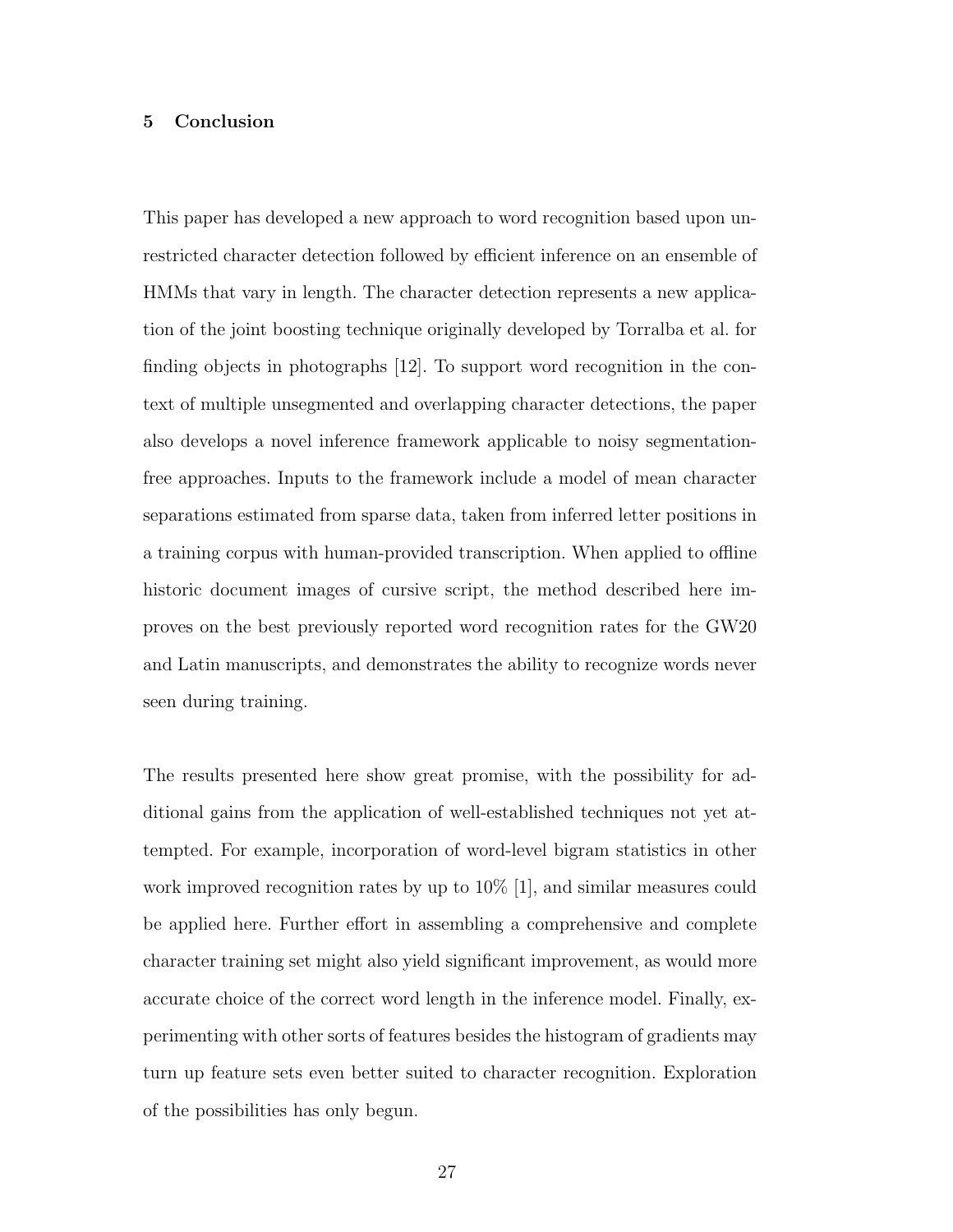# Acknowledgment

Shaolei Feng and R. Manmatha were supported in part by the Center for Intelligent Information Retrieval and in part by a grant from Google, and all the authors were supported in part by grant #NSF CNS-0619337. Any opinions, findings and conclusions or recommendations expressed in this material are the author(s) and do not necessarily reflect those of the sponsor.

# References

- [1] A. Vinciarelli, S. Bengio, H. Bunke, Offline recognition of unconstrained handwritten texts using hmms and statistical language models, IEEE Trans. Pattern Anal. Mach. Intell. 26 (6) (2004) 709–720.
- [2] T. M. Rath, R. Manmatha, V. Lavrenko, A search engine for historical manuscript images, in: 27th Int. ACM SIGIR Conf. on Research and Development in Information Retrieval, 2004, pp. 369–376.
- [3] N. Howe, T. Rath, R. Manmatha, Boosted decision trees for word recognition in handwritten document retrieval, in: 28th Int. ACM SIGIR Conf. on Research and Development in Information Retrieval, 2005, pp. 377–383.
- [4] R. Plamondon, S. N. Srihari, On-line and off-line handwriting recognition: A comprehensive survey, IEEE Trans. Pattern Anal. Mach. Intell. 22 (1) (2000) 63–84.
- [5] A. Vinciarelli, A survey on off-line cursive script recognition, Pattern Recognition 35 (7) (2002) 1433–1446.
- [6] S. Madhvanath, V. Govindaraju, The role of holistic paradigms in handwritten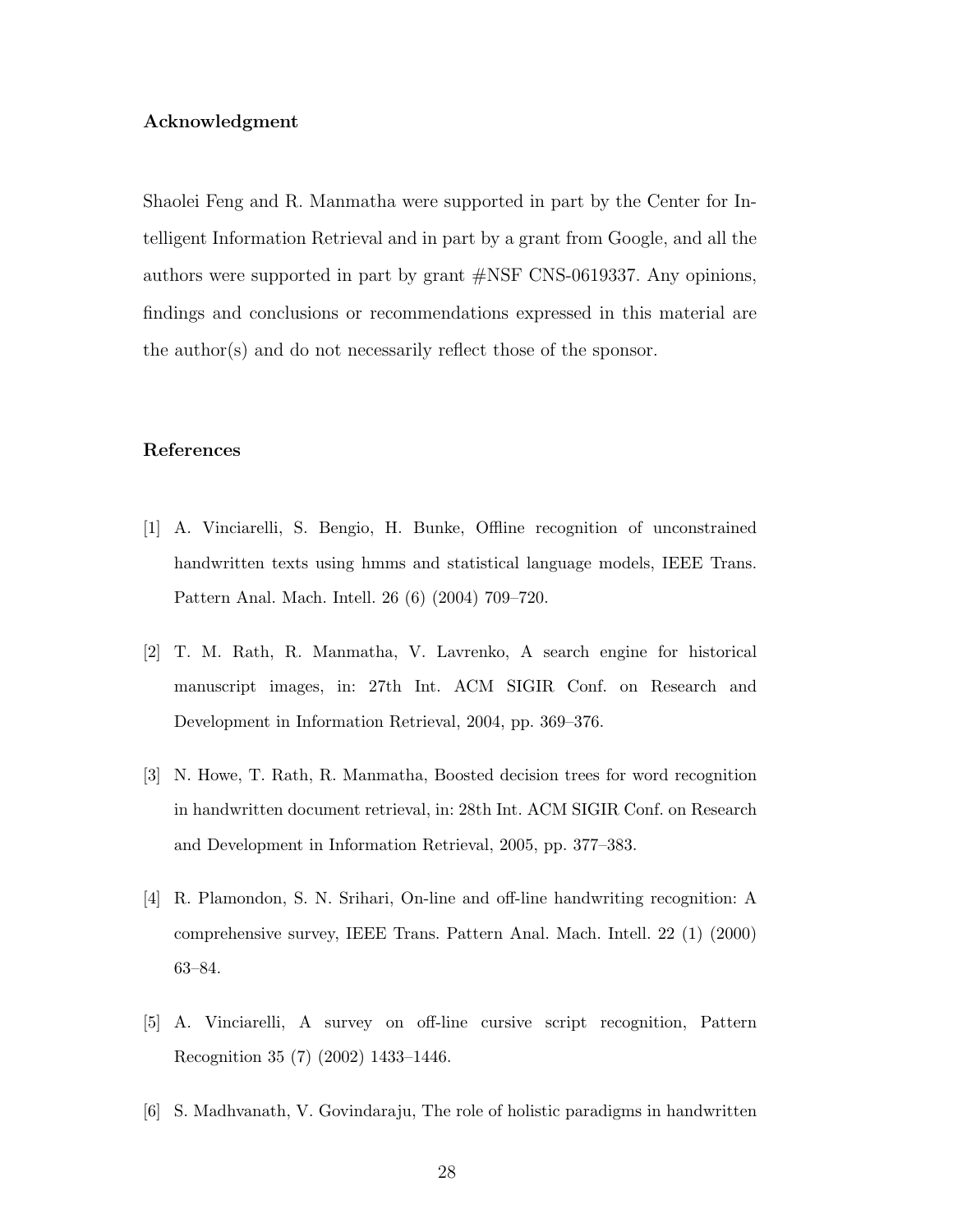word recognition, IEEE Trans. Pattern Anal. Mach. Intell. 23 (2) (2001) 149– 164.

- [7] T. Adamek, N. E. O'Connor, A. F. Smeaton, Word matching using single closed contours for indexing handwritten historical documents, International Journal of Document Analysis and Recognition 9 (2007) 153–165.
- [8] V. Lavrenko, T. Rath, R. Manmatha, Holistic word recognition for handwritten historical documents, in: Proc. IEEE Workshop on Document and Image Analysis for Libraries, 2004, pp. 278–287.
- [9] J. Edwards, Y. W. Teh, D. Forsyth, R. Bock, M. Maire, G. Vesom, Making latin manuscripts searchable using gHMM's, in: Advances in Neural Information Processing Systems 17, 2005, pp. 385–392.
- [10] J. Edwards, D. Forsyth, Searching for character models, in: Advances in Neural Information Processing Systems 18, 2006, pp. 331–338.
- [11] M. Decerbo, P. Natarajan, R. Prasad, E. MacRostie, A. Ravindran, Performance improvements to the bbn byblos ocr system, in: Proc. 8th Int. Conf. on Document Analysis and Recognition, 2005, pp. 411–415.
- [12] A. Torralba, K. P. Murphy, W. T. Freeman, Sharing visual features for multiclass and multiview object detection, IEEE Trans. Pattern Anal. Mach. Intell. 29 (5) (2007) 854–869.
- [13] U.-V. Marti, H. Bunke, Using a statistical language model to improve the performance of an hmm-based cursive handwriting recognition system, Int. J. Pattern Recognit. Artif. Intell. 15 (1) (2001) 65–90.
- [14] T. Crackel, Private communication.
- [15] T. Rath, R. Manmatha, Word spotting for historical documents, International Journal of Document Analysis and Recognition 9 (2-4) (2007) 139–152.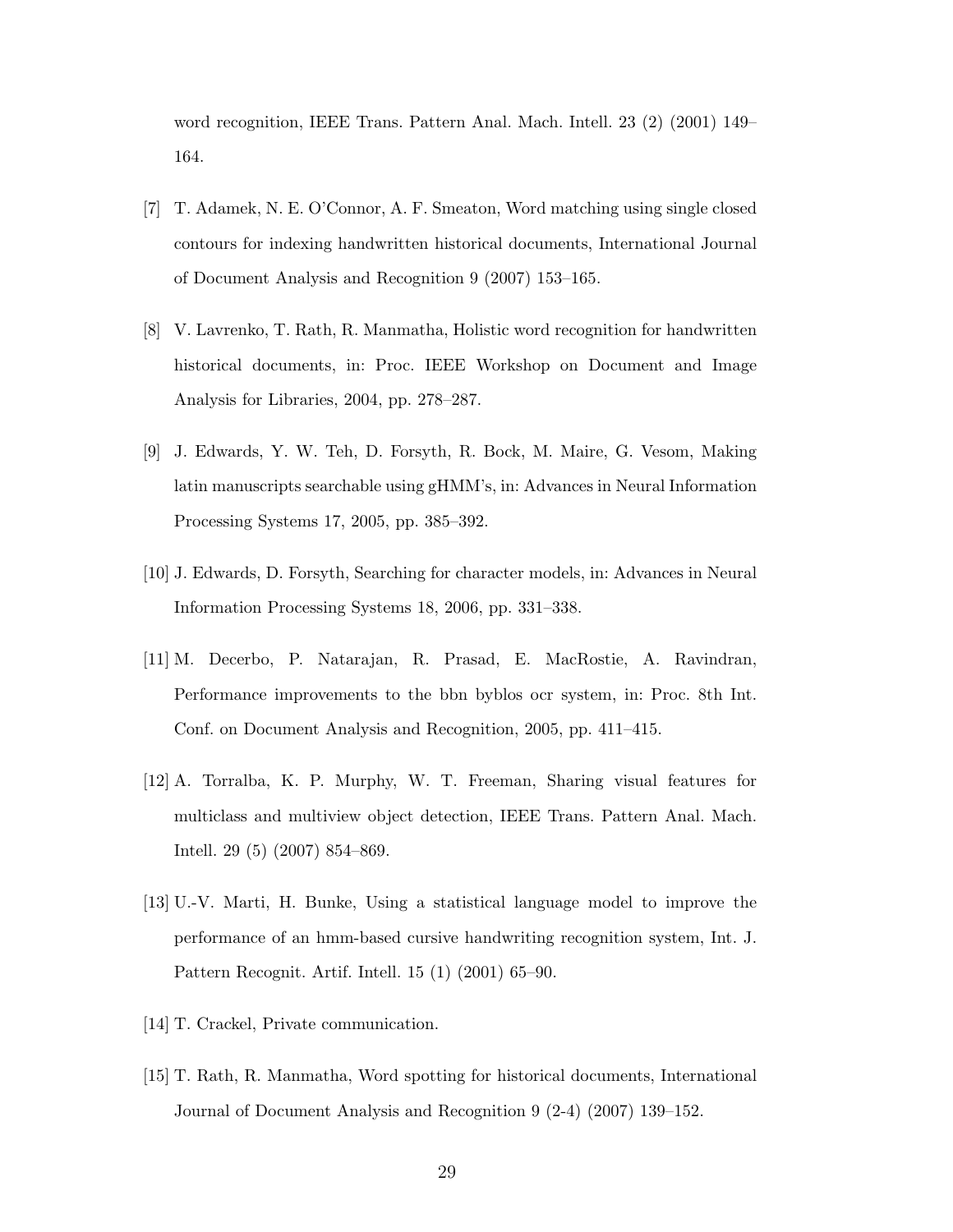- [16] S. Feng, R. Manmatha, Exploring the use of conditional random field models and hmms for historical handwritten document recognition, in: Proc. 2nd IEEE Int. Conf. on Document Image Analysis for Libraries, 2006, pp. 30–37.
- [17] G. Mori, J. Malik, Recognizing objects in adversarial clutter: Breaking a visual captcha, in: Computer Vision and Pattern Recognition, Vol. 1, 2003, pp. 134– 141.
- [18] I. Bar-Yosef, I. Beckman, K. Kedem, Binarization, character extraction, and writer identification of historical Hebrew calligraphy documents, International Journal of Document Analysis and Recognition 9 (2007) 89–99.
- [19] K. Ntzios, B. Gatos, I. Pratikakis, T. Konidaris, An old greek handwritten OCR system based on an efficient segmentation-free approach, International Journal of Document Analysis and Recognition 9 (2007) 179–192.
- [20] S. Impedovo, Hidden markov models in handwriting recognition, in: S. Impedovo (Ed.), Fundamentals in Handwriting Recognition, 1994, pp. 7–39.
- [21] S. Feng, R. Manmatha, A hierarchical, hmm-based automatic evaluation of ocr accuracy for a digital library of books, in: ACM/IEEE-CS Joint Conference on Digital Libraries (JCDL'06), 2006, pp. 109–118.
- [22] J. He, D. M. Q. Do, A. C. Downton, A comparison of binarization methods for historical archive documents, in: 8th Int. Conf. on Document Analysis and Recognition, Seoul, Korea, 2005, pp. 538–542.
- [23] E. Learned-Miller, Data-driven image models through continuous joint alignment, IEEE Trans. Pattern Anal. Mach. Intell. 28 (2) (2006) 236–250.
- [24] N. Dalal, B. Triggs, Histograms of oriented gradients for human detection, in: Computer Vision and Pattern Recognition, 2005, pp. 886–893.
- [25] A. Vedaldi, P. Favaro, E. Grisan, Boosting invariance and efficiency in supervised learning, in: International Conference on Computer Vision, 2007,